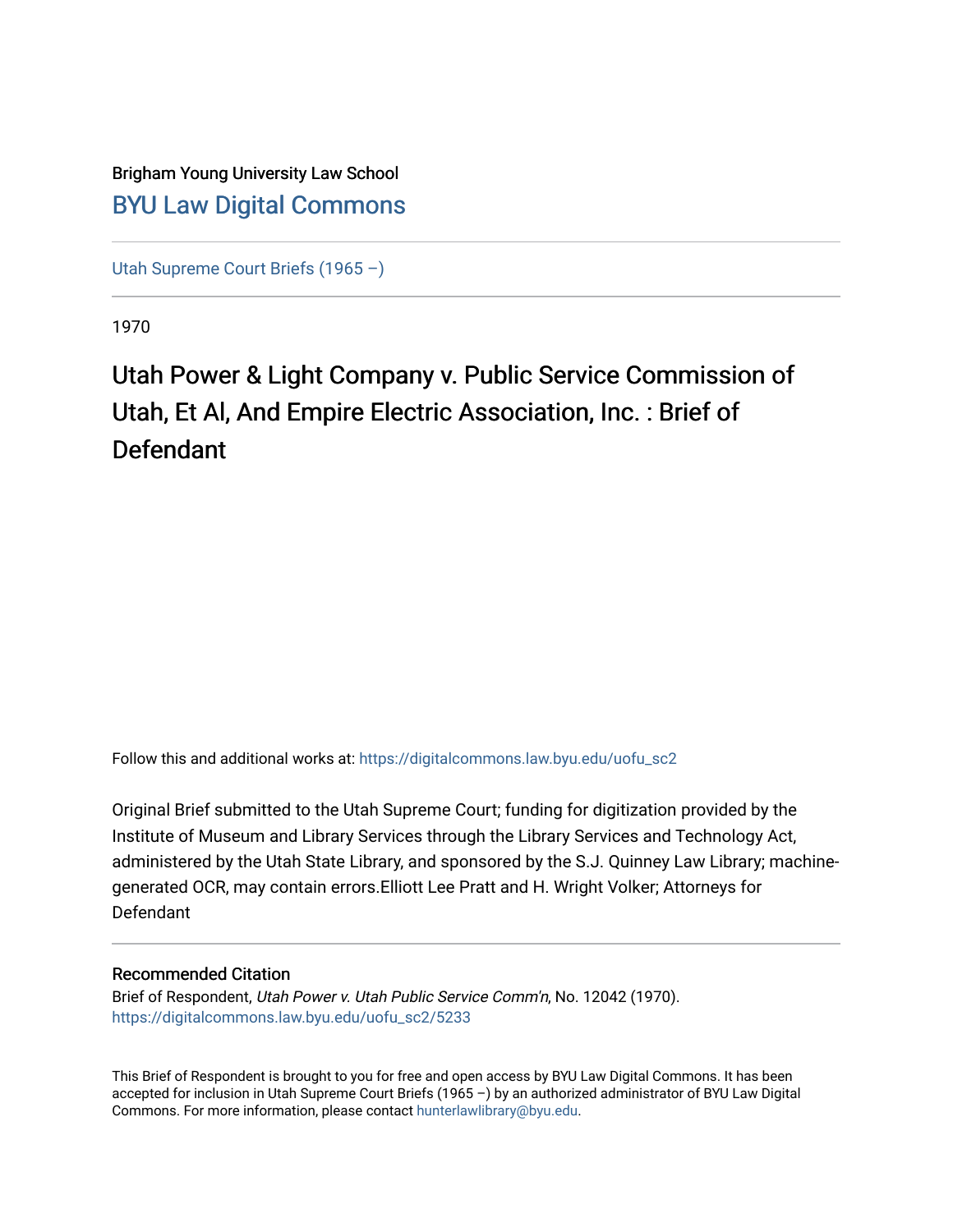# **IN THE SUPREME COURT OF THE STATE OF UTAH**

UTAH POWER & LIGHT COM-PANY, a corporation, *Plaintiff* 

vs.

PUBLIC SERVICE COMMISSION OF UTAH, et al, and EMPIRE ELECTRIC ASSOCIATION, INC., a corporation, *Defendants..*  Case No. 12042

# **DEFENDANTS' BRIEF**

Appeal from an Order of the Public Service Commission of Utah

ELLIOTT LEE PRATT of CLYDE, MECHAM & PRATT 351 South State Street Salt Lake City, Utah Attorney for Empire Electric Association. Defendant H. WRIGHT VOLKER Assistant Attorney General State Capitol Building Salt Lake City, Utah SIDNEY G. BAUCOM Attorney for Public Service ROBERT GORDON Commission of utah, Defendant ROBERT GORDON<br>Utah Power & Light Company<br>1407 West North Temple<br>Salt Lake City, Utah Salt Lake City, Utah Attorneys for Utah Power West North Temple<br>It Lake City, Utah<br>Attorneys for Utah Power<br>& Light Company, Plaintiff JUL 1 0 '!'j70

Clerk, Supreme Court, Utah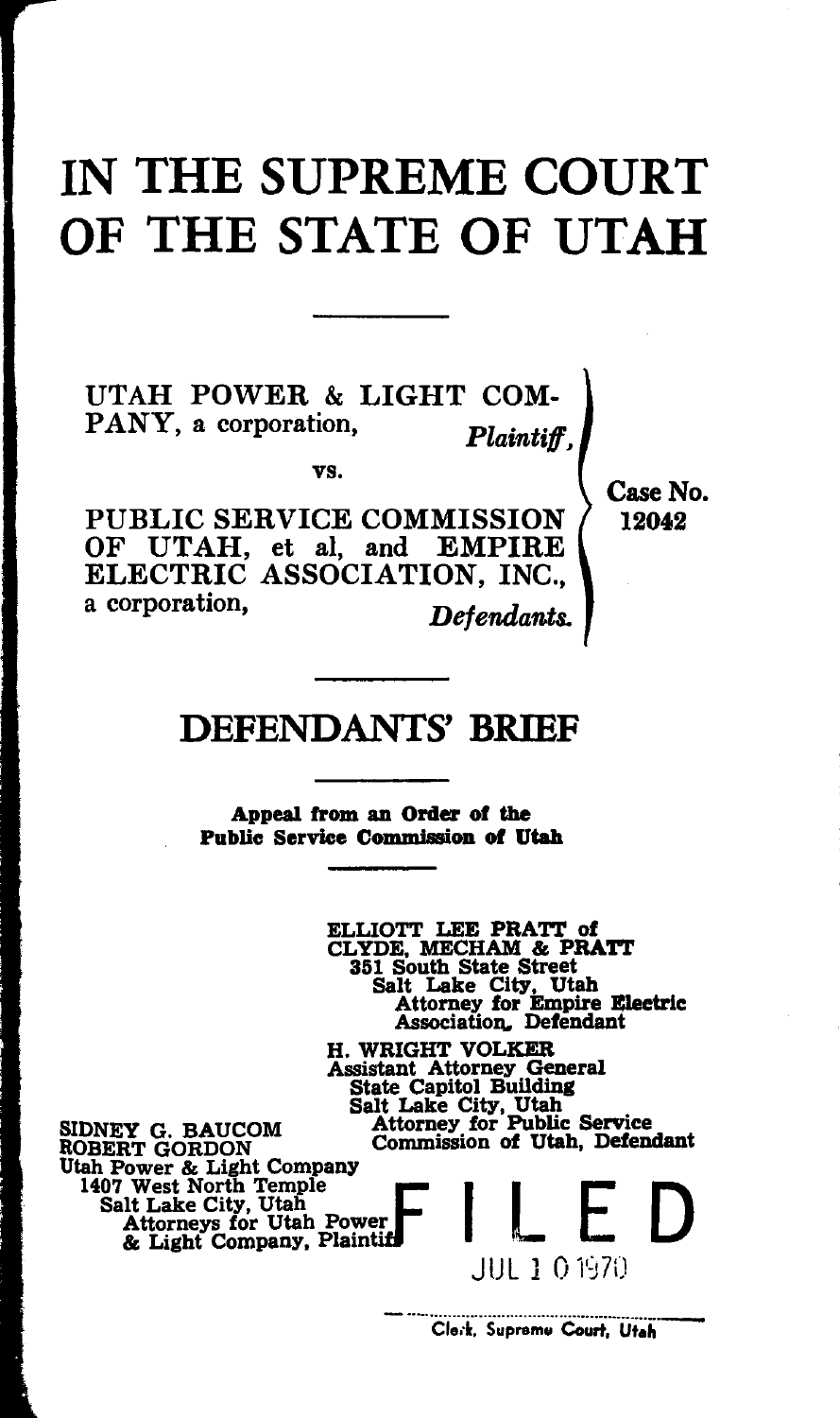# INDEX

|                                                                                                                                                        | Page |
|--------------------------------------------------------------------------------------------------------------------------------------------------------|------|
| DEFENDANT'S STATEMENT OF                                                                                                                               |      |
|                                                                                                                                                        | Ĭ.   |
|                                                                                                                                                        | 4    |
| POINT I                                                                                                                                                |      |
| THE COMMISSION MADE A PROPER<br>FINDING OF FACT ON THE ISSUE OF<br>PLAINTIFF'S FAILURE TO FULFILL                                                      | 4    |
| A. THE SUFFICIENCY OF PLAIN-<br>TIFF'S UTILITY PERFORMANCE WAS<br>RAISED AND FULLY DEVELOPED BY                                                        | 4    |
| <b>B. PLAINTIFF'S UTILITY RIGHTS</b><br>AND OBLIGATIONS UNDER ITS CER-<br>TIFICATE #1118 ARE CORRECTLY DE-<br>TERMINED IN THE FINDINGS OF<br>FACT<br>. | 7    |
| C. THE COMMISSION HAS AUTHOR-<br>ITY TO DETERMINE THE PLAIN-<br>TIFF'S UTILITY OBLIGATIONS AND<br>SUFFICIENCY OF SERVICE.                              | 9    |
| POINT II                                                                                                                                               |      |
| PLAINTIFF HAS NOT BEEN DEPRIVED<br>OF ANY RIGHTS WITHOUT DUE PRO-                                                                                      | 15   |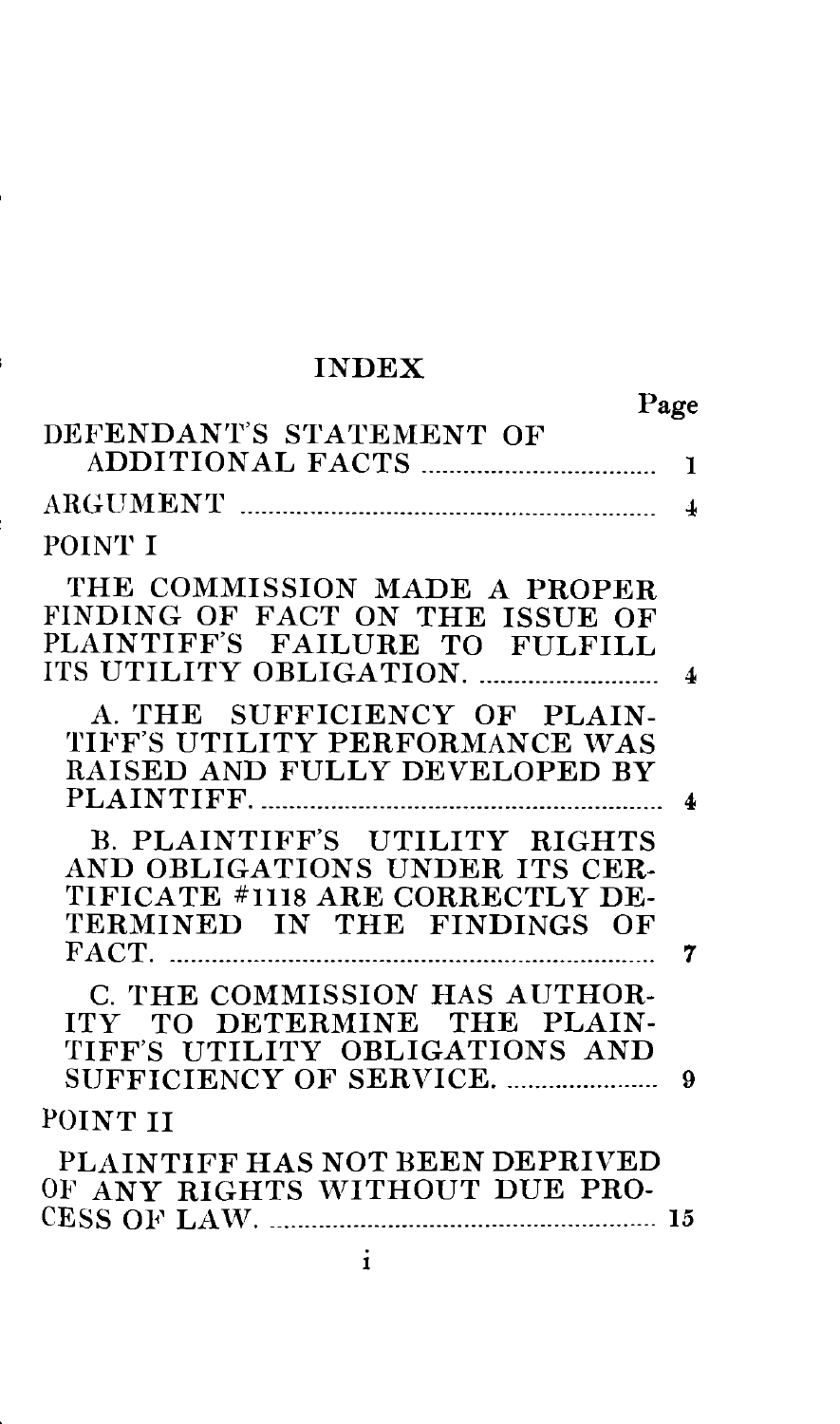## A. PLAINTIFF HAS NOT BEEN DE-PRIVED OF *A* VALUABLE PROPERTY RIG HT. -------------------------------------------------------------------- <sup>15</sup> **B. NO DUE PROCESS OF LAW HAS** BEEN VIOLATED. -------------------------------------------- <sup>20</sup> SUMMARY ---------------------------------------------------------------- <sup>24</sup>

Page

### INDEX OF AUTHORITIES

| Cases Cited: |  |
|--------------|--|
|              |  |

| W. S. Hatch Co. v. Public Service Commission of<br>Utah, et al, 3 Utah 2d 7, 277 P.2d 809 (1954) 13 |  |
|-----------------------------------------------------------------------------------------------------|--|
| Lewis v. Wycoff Company, Inc., 18 Utah 2d 255,                                                      |  |
| Mountain View Electric Association, Inc. vs.<br>Public Utilities Commission of Colorado, 446        |  |
| Public Service Company of Colorado v. Public<br>Utilities Commission of the State of Colorado,      |  |
| Public Utilities Commission of Colorado v. Grand<br>Valley Rural Power Lines, Inc., 447 P.2d 27     |  |
| Public Utilities Commission of the State of Colorado<br>v. Home Light and Power Company, 428 P.2d   |  |
| Reaveley v. Public Service Commission, 20 Utah 2d                                                   |  |
| Salt Lake Transfer Company v. Public Service<br>Commission, 11 Utah 2d 255, 420 P.2d 264 23         |  |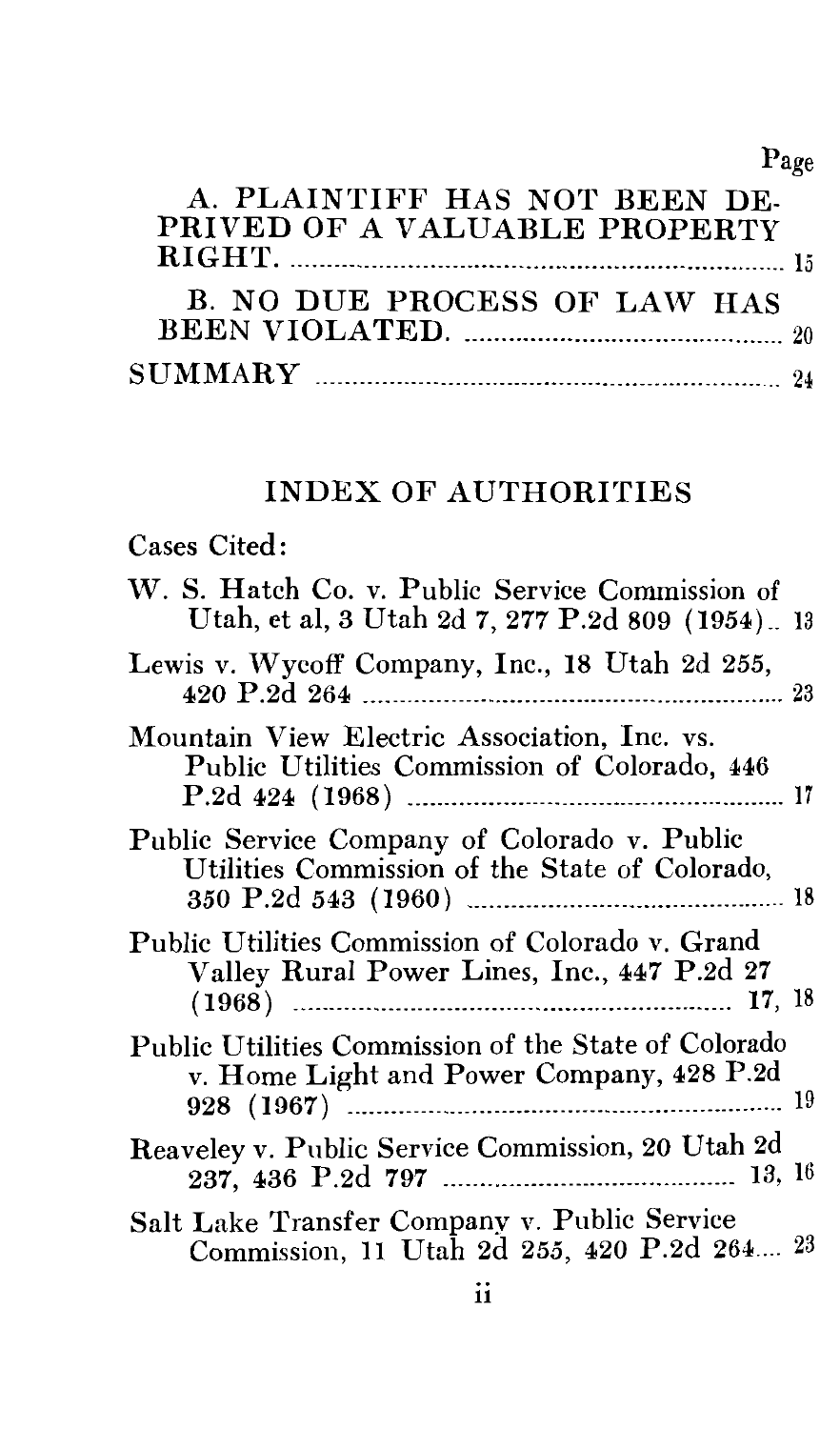# Page

| Town of Fountain v. Public Utilities Commission,<br>447 P.2d 527 (Colo., 1968)  14, 21       |  |
|----------------------------------------------------------------------------------------------|--|
| Application of Trico Electric Cooperative, Inc., 92<br>Ariz. 273, 377 P.2d 309 (1962)  18    |  |
| Union Pacific Railroad Company, et al, v. Public<br>Service Commission, 102 Utah 459  15, 21 |  |
| Western Colorado Power v. Public Utility Com-<br>mission, 428 P.2d 922 (Colo.)  18           |  |

# Statutes Cited:

| Section 54-4-25, Utah Code Annotated, 1953, |
|---------------------------------------------|
| Section 54-7-13, Utah Code Annotated, 1953, |
| Section 54-7-15, Utah Code Annotated, 1953, |
| Section 54-7-16, Utah Code Annotated, 1953, |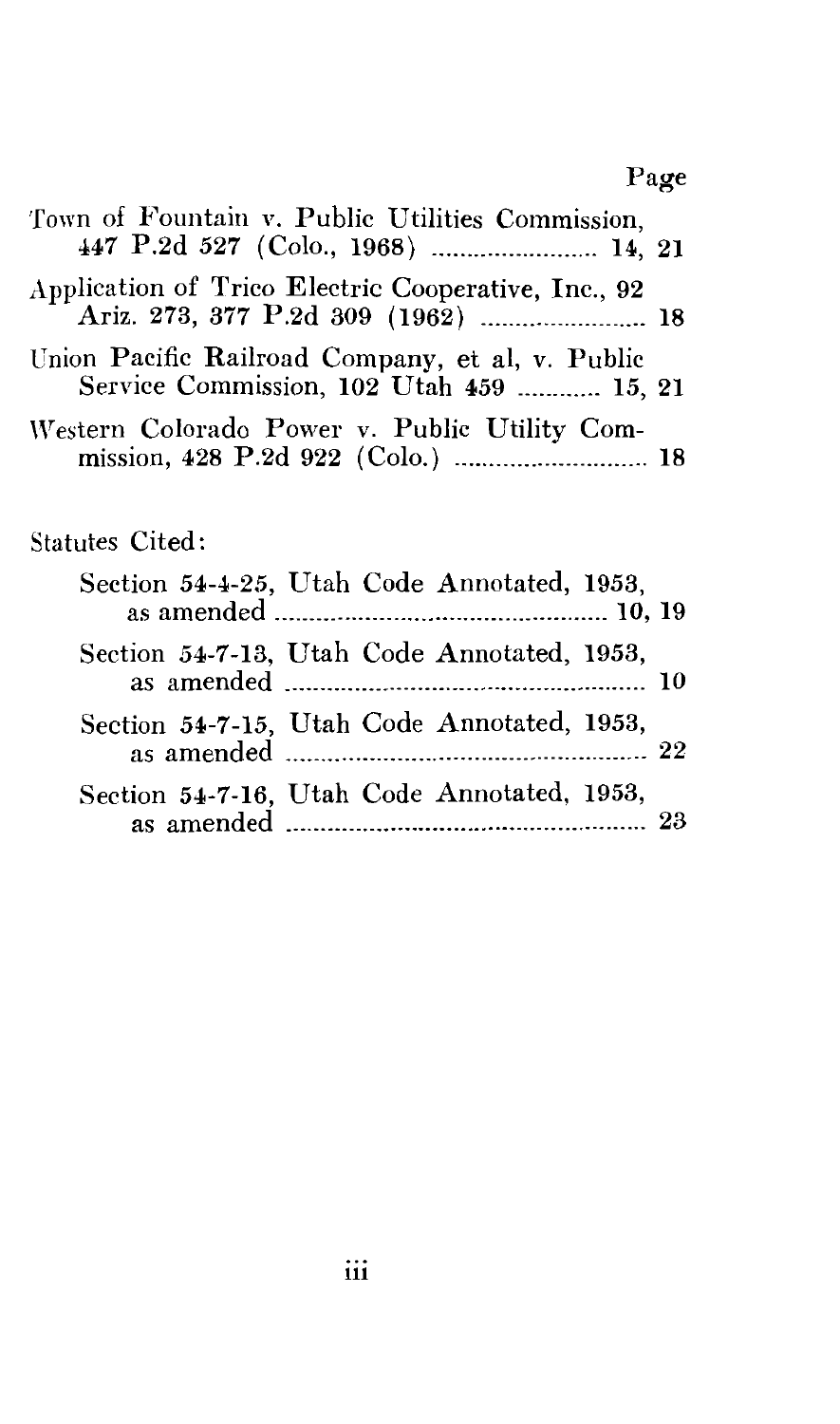# **IN THE SUPREME COURT OF THE STATE OF UTAH**

UTAH POWER & LIGHT COM-<br>PANY, a corporation, *Plaintiff*, PANY, a corporation,

vs.

PUBLIC SERVICE COMMISSION<br>OF UTAH, et al, and EMPIRE ELECTRIC ASSOCIATION, INC.,  $\boldsymbol{De$  f endants. Case No. 12042

# **DEFENDANTS' BRIEF**

### STATEMENT OF ADDITIONAL FACTS

Empire Electric Association, Inc., a non-profit rural electric cooperative, was incorporated in Colorado in 1939.  $(R. 311; Ex. 1)$  At this time it commenced furnishing electric service to its members in southwestern Colorado. In 1952, Empire began serving areas in San Juan County, Utah. (R. 313, 314; Exs. 3. 4)

In 1957, Empire amended its Articles of Incorporation in order to serve the public generally; i.e.,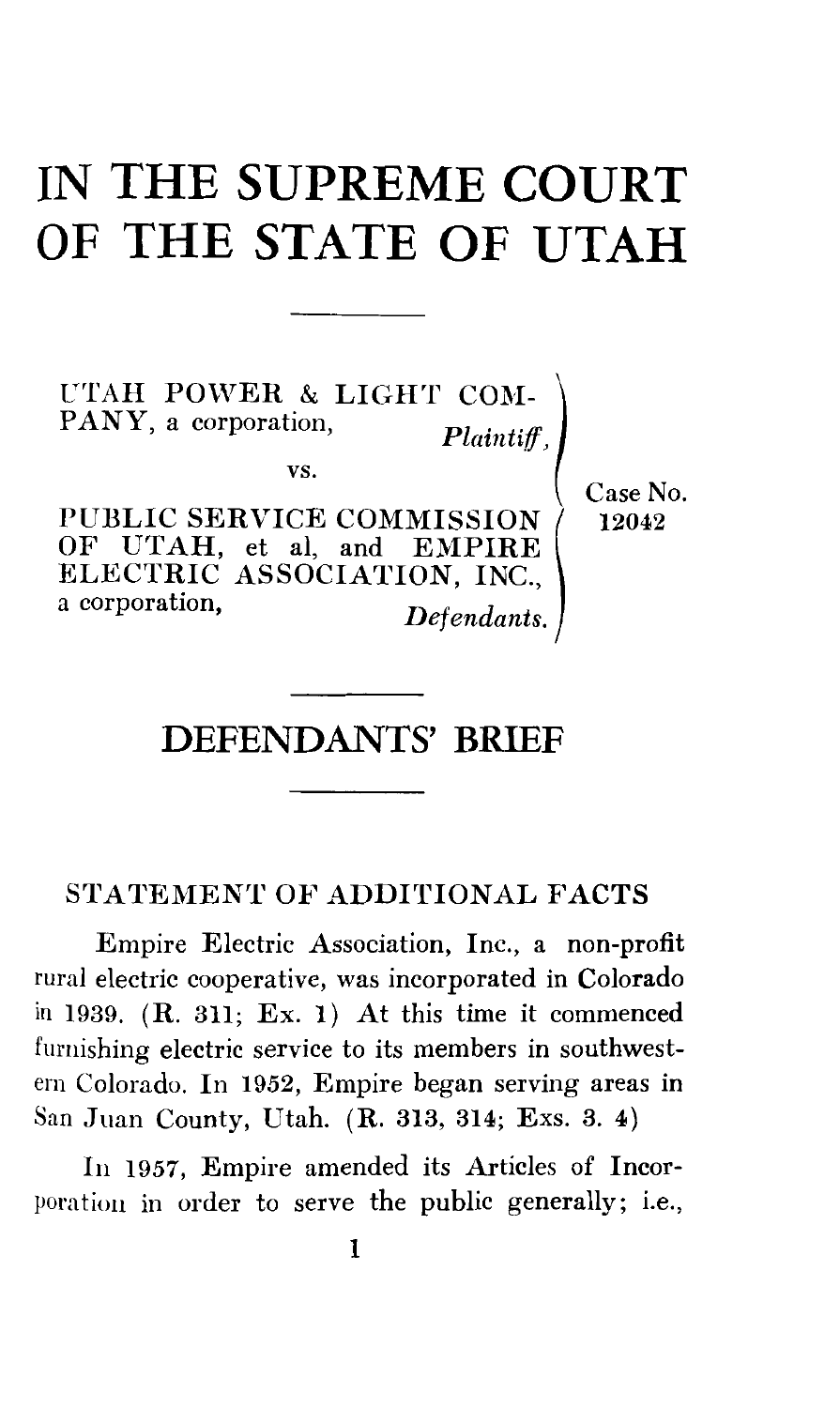members and non-members. (R. 311; Ex. 1) Empire presently serves both members and non-members. ( R.  $47-49$ ) Membership is not a condition of receiving service, but rather each consumer has a choice of becoming a member or merely being a non-member consumer.  $(R. 47; Ex. 10)$  The only difference between a member and a non-member is the member's right to participate at annual meetings. (R. 48)

Empire has continued to expand its service throughout San Juan County, as the public need dictated in areas not served by any other utilities. (R. 18-24, 97, 100, 102) Empire now furnishes electric power to approximately 150 consumers, including individuals, industrial corporations, County, State and Federal agencies, and other utilities including Utah Power & Light Company. All of these consumers are in the area certificated to Empire.  $(R. 356-362; Ex. 9)$ 

The distribution lines serving these consumers in Utah are shown by the solid black line on the system map. (Ex. 3) The entire system of Empire covering *5,* 700 consumers is shown on Exhibit 33.

In 1955, plaintiff, Utah Power & Light Company, was granted a franchise by San Juan County which authorized plaintiff

> "to construct, maintain and operate in, along, upon and across the present and future roads, highways and public places in San Juan County ... over which said Board has authority, electric light and power lines, together with all the neces·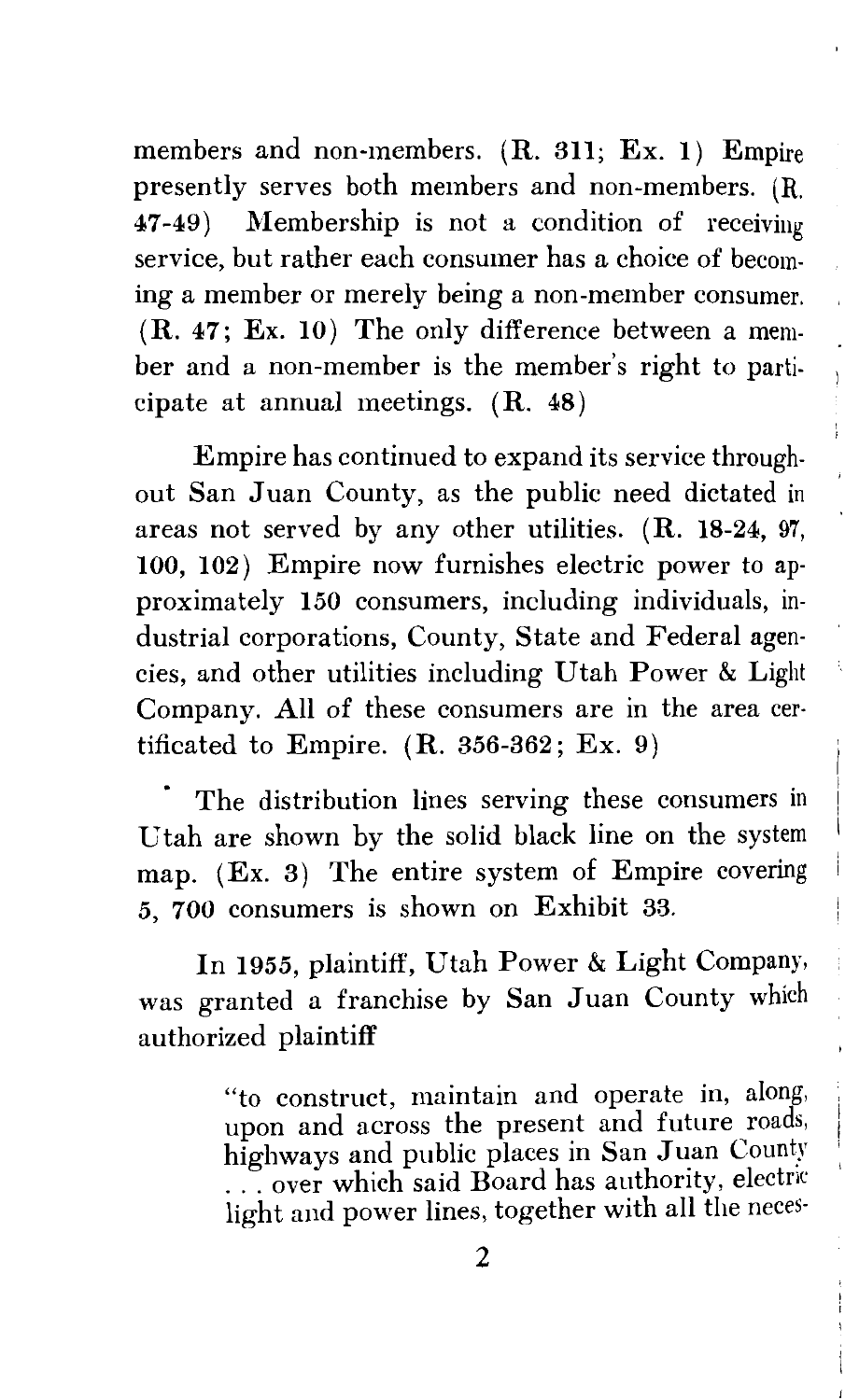sary or desirable appurtenances, for the purpose of transmitting and supplying electricity to said county . . ."  $(\mathbf{\hat{R}}. 394; \mathbf{\hat{E}_X. 27})$ 

In the same year, Utah Power was granted a Certificate of Convenience and Necessity, No. 1118, by the Utah Public Service Commission which authorized it

Ì

ţ

"to exercise the rights and privileges conferred by franchise ordinance dated January 13, 1955, granted by San Juan County, Utah."  $(R. 448)$ 

The Certificate did not grant to plaintiff any described or exclusive area. In contrast the Certificate awarded to Empire was exclusive and did cover a definite territory, described by metes and bounds, excluding the consumers of plaintiff. (R. 449-451)

Since 1955, in the area certificated to Empire, Utah Power & Light has only served two inhabitants and one wholesale connection to the City of Monticello. (R. 26) In fact, one of the inhabitants was connected as late as 1966. (Findings of Fact, R. 446) (R. 26, 129, 13-25) All other lines constructed by Utah Power running through this particular area are transmission lines serving areas and substations beyond and outside of the subject area. (R. 288, 292-295, 299, 300-303) Most of Utah Power's investment in San Juan County is for transmission lines serving areas outside San Juan County. There is some distribution investment for the area Certificated to Empire. (Exs. 29, 32)

The Empire system is engineeringly sound, is in good repair, has ample capacity to serve all present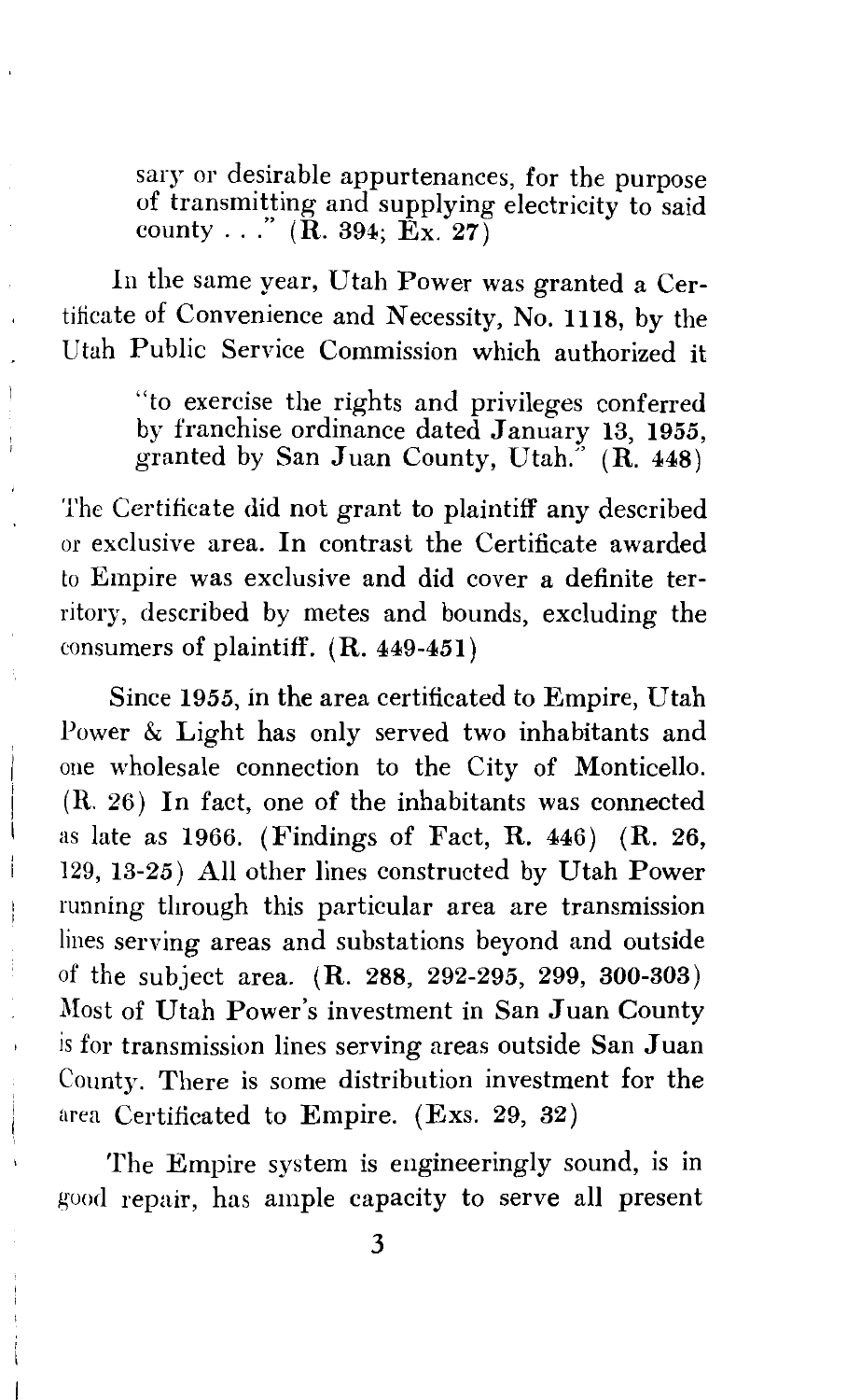and future customers and is well maintained. R. 121 124) Empire is financially capable of serving its present and future customers  $(R. 96, 97; Exs. 3, 4, 22)$  The Company has an adequate source of power and is in all respects capable of serving the territory granted to it. (Exs. 6a, 7, 16, 17, 18, 19, 21) There is a public need for Empire's service, ( R. 99, 100) and there is no other utility to serve. (R. 102-104) (R. 446, 447)

### ARGUMENT

### POINT I

## THE COMMISSION MADE A PROPER FIND-ING OF FACT ON THE ISSUE OF PLAIN-TIFF'S FAILURE TO FULFILL ITS UTIL-ITY OBLIGATION.

Plaintiff argues in its Point I, that without having the issue properly before it, the Commission, in effect, "de-certificated" plaintiff. Although the word "de-certification" is more demonstrative than accurate, nevertheless whatever result there may be, certainly came from a complete evidentiary presentation to this Commission by both parties, pursuant to notice and proper pleading.

A. THE SUFFICIENCY OF PLAINTIFF'S UTILITY PERFORMANCE WAS RAISED AND FULLY DEVELOPED BY PLAINTIFF.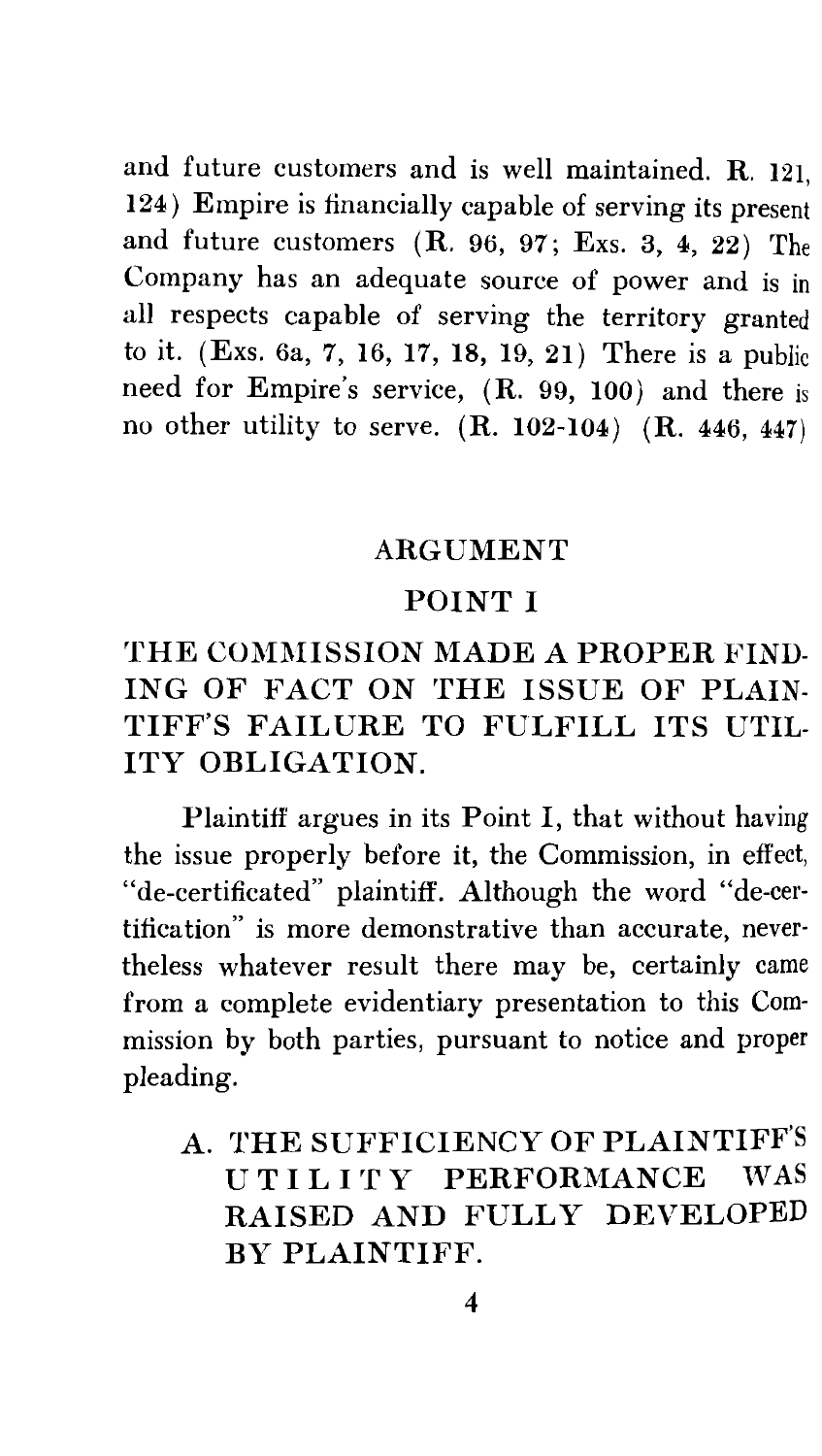Plaintiff placed in issue its own performance as a utility in San Juan County. Empire filed its Application for a Certificate of Convenience and Necessity and claimed therein:

1. That it has served and is serving the particularly described area involved.

2. That there is no other utility serving that area; and

3. That there is a public need for Empire to serve electricity to the area, which area was described by a definite boundary. (R. 404-408)

The published notice  $(R. 408)$  and the notice mailed to plaintiff, clearly set forth the definite boundaries of the area to be certificated and summarized the claim of Empire,

> "That there was no other utility available or willing and able to service the area in which it commenced its operation and is now serving; and that there is no utility at the present time serving said area or which will suffer interference or duplication in any way by reason of the service rendered by Applicant to this area by reason of the granting of the Certificate sought herein."  $(R. 409)$

Therefore, with notice of Empire's complete claim and the area to be certificated, Utah Power filed its protest wherein it claimed:

1. That it had a county franchise;

2. That it had a Certificate from the Commission;

3. That it was fully meeting all requirements of a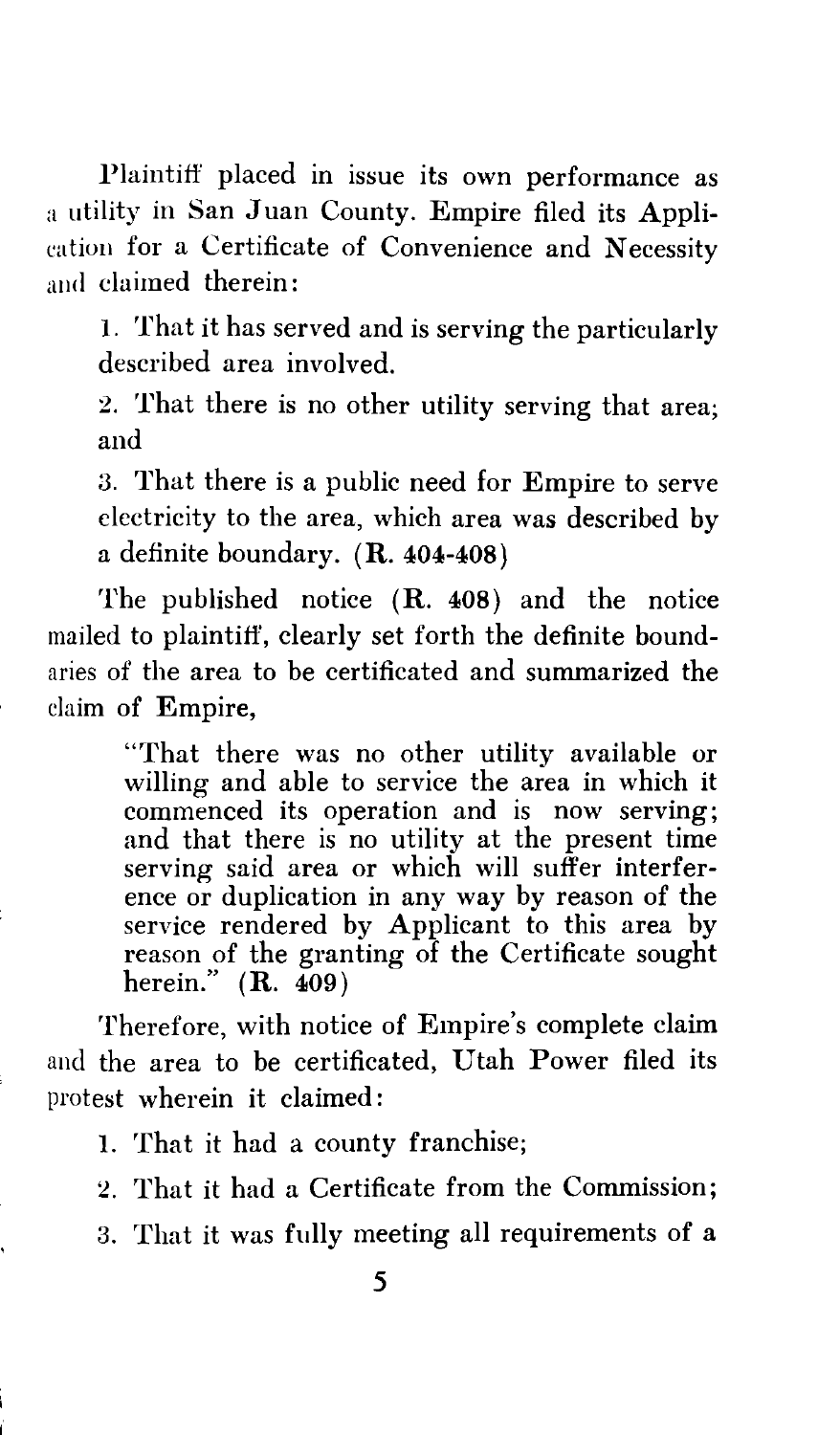utility thereunder and was serving the area prop- $\text{erly:}$  is a set of the set of the set of the set of the set of the set of the set of the set of the set of the set of the set of the set of the set of the set of the set of the set of the set of the set of the set of t

4. That there was no need to grant any Certificate to Empire and that such Certificate would result in duplication of facilities;

*5.* That the granting of such a Certificate would be restrictive to Utah Power and result in a 'substantial loss and damage to Utah Power; and

6. That there was no present or foreseeable future need for the granting of such a Certificate. (R. 437-439)

Therefore, the factual and legal issues in the case were clearly joined and the matter went to trial. Em· pire put on its evidence to sustain the allegations of the application. (R. 4-248, 304-307; Exs. 1-23, 33) Utah Power put on its evidence in support of its allegations. (R. 261-303; Exs. 24-32) Quite obviously the Com· mission had to make Findings of Fact on these issues, and just as obviously such Findings were likely to favor one party over another, and they did. The Com· mission found the Facts in favor of Empire's Appli· cation for a Certificate and against Utah Power's alle· gations in protest thereto, on the very issues raised by plaintiff. (R. 442-449)

Obviously, Utah Power's claim that under its Cer· tificate of Convenience and Necessity it had adequately performed and so there was no need for any other utilitv to be certificated in the area, was inconsistent with Empire's claim that it was serving the area, and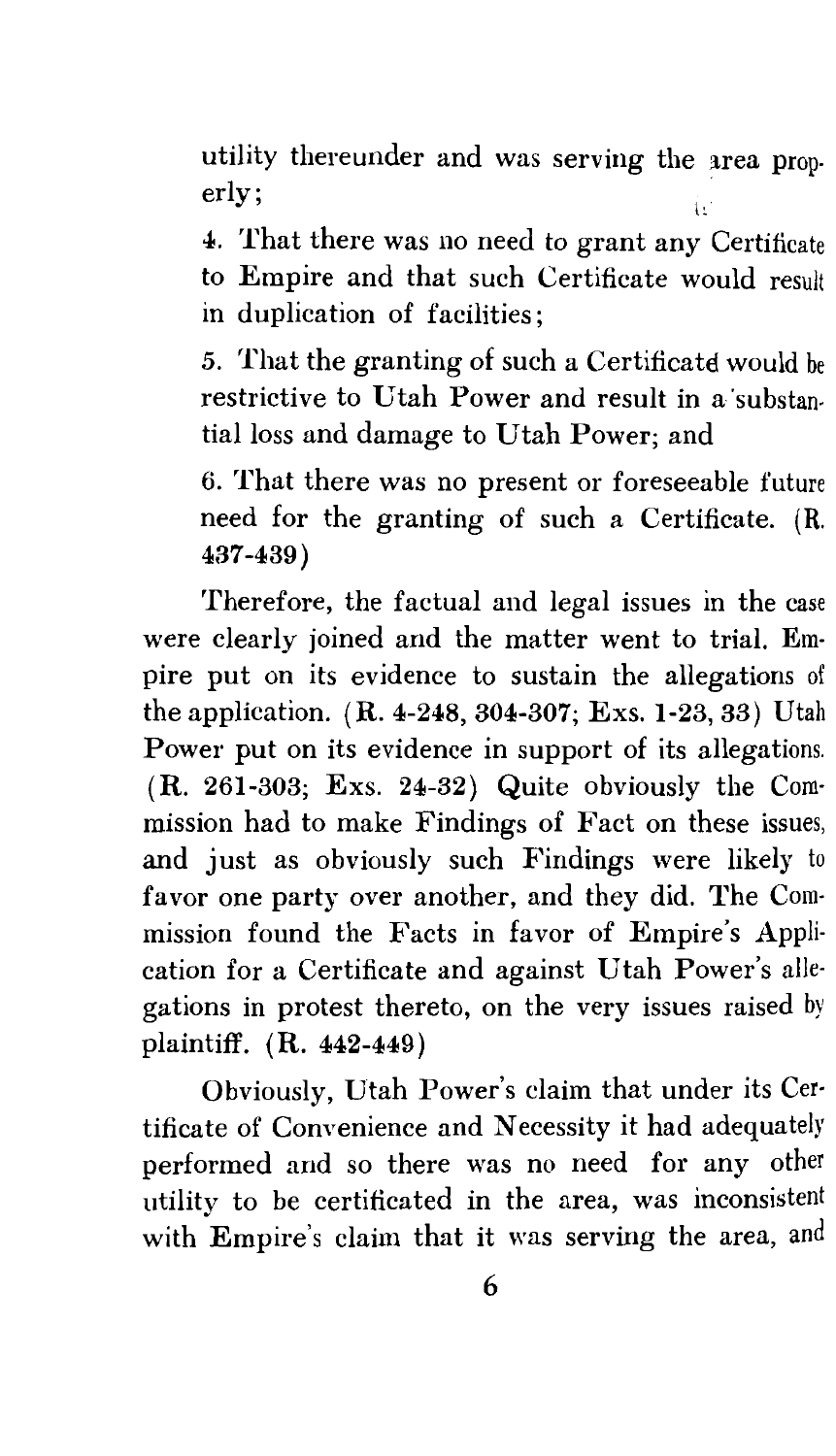there was . need for its service to be certificated since no other ut lity was serving the area.

Certainly it is not unreasonable for either party coming into this contested hearing claiming contradicting positions, to anticipate and realize that its claims may not be sustained. There was full and complete notice, pleading and trial of the very issues set forth in plaintiff's Point I. One of the main issues raised by the protest was whether or not Utah Power under its Certificate was serving the public in the area sought to be certificated by Empire. The proof clearly showed that Utah Power was not serving the area. The Commission so found. ( R. 448)

ll. PLAINTIFF'S UTILITY RIGHTS AND OBLIGATIONS UNDER ITS CERTIFI-CATE #1118 ARE CORRECTLY DE-TERMINED IN THE FINDINGS OF FACT.

The Commission after having discussed the evidence and made Findings relative to Empire's position in this hearing (R. 442-448) then passed on to a discussion of and Findings on the evidence submitted by the plaintiff. Although, plaintiff now apparently argues that the Commission should not have made Findings on any of the Exhibits and testimony placed in the record by plaintiff as protestant, nevertheless, we believe the comments and Findings of the Commission (R. 448, H9) concerning Utah Power's position are appropriate, reasonable and supported by the evidence.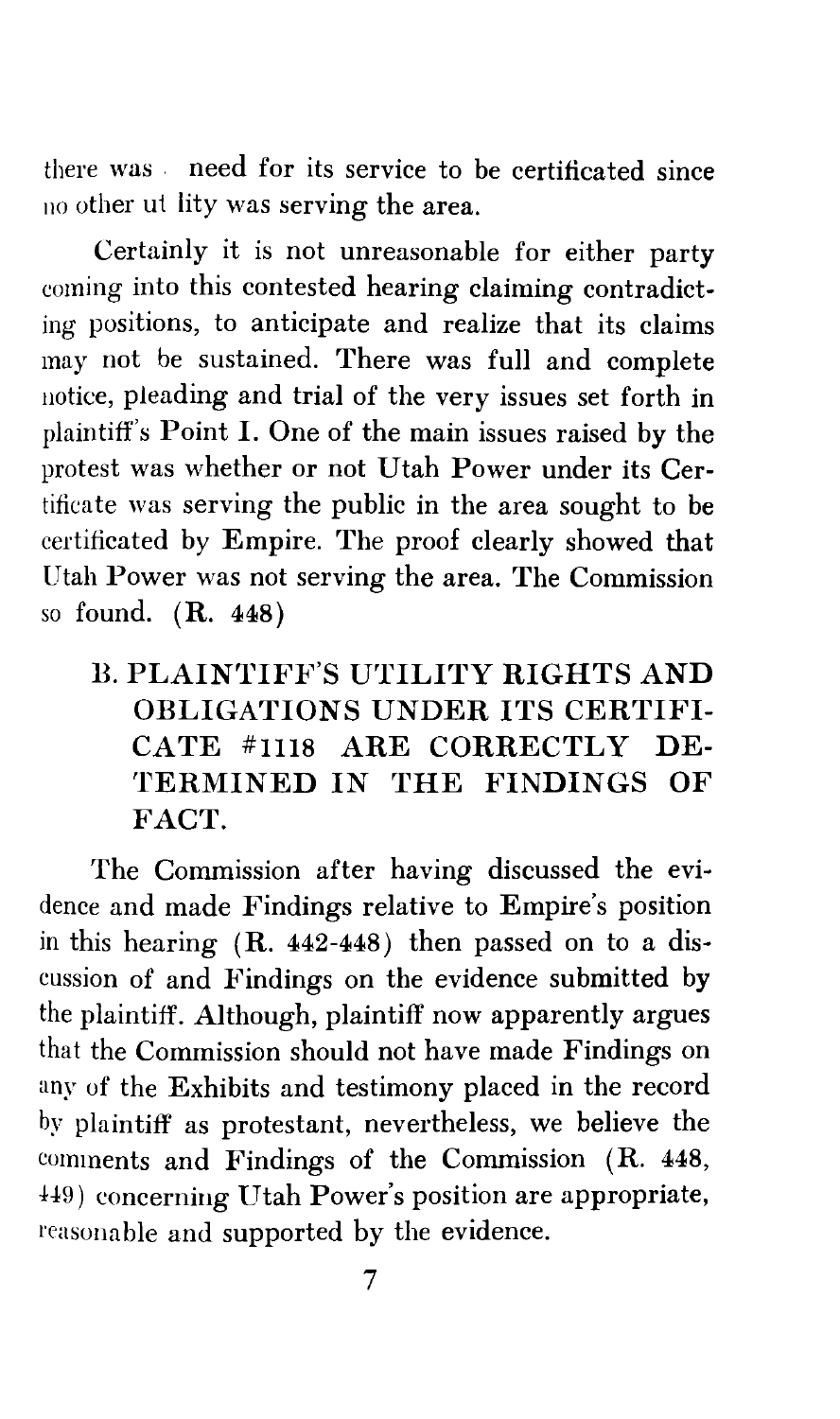The Commission states with reference to the Cer· tificate and the franchise

> "The Certificate of Utah Power (No. 1118, issued April 28, 1955) thus limited by these purposes, constitutes no authority to operate as a public utility throughout the entire County of San Juan, particularly in areas involving other electric utility and municipal utilities' operations. It merely authorizes Utah Power & Light Company to use the County's streets and public ways for the construction and operation of its utility system." (R. 448)

It is apparent from an examination of Plaintiff's franchise and its Certificate that the above statement of the Commission is a statement of an obvious fact. It would be difficult to state the matter more simply and clearly. In effect, the Commission is rightly saying that the franchise and the Certificate do not grant to plaintiff an exclusive general authority over the entire County. Such a statement is entirely proper, since plaintiff had argued continually to the contrary. (R. 430- 432) From the Certificate's limited wording it is plain that plaintiff merely obtained the certificated right to use the streets for the placing of its poles and lines as a utility. There is no general grant of authority by this Commission to serve vast areas of the County in which there are no County roads and streets. (R. 448) (R. 394; Exs. 27, 28)

The foregoing Finding is certainly appropriate in view of the fallowing Finding: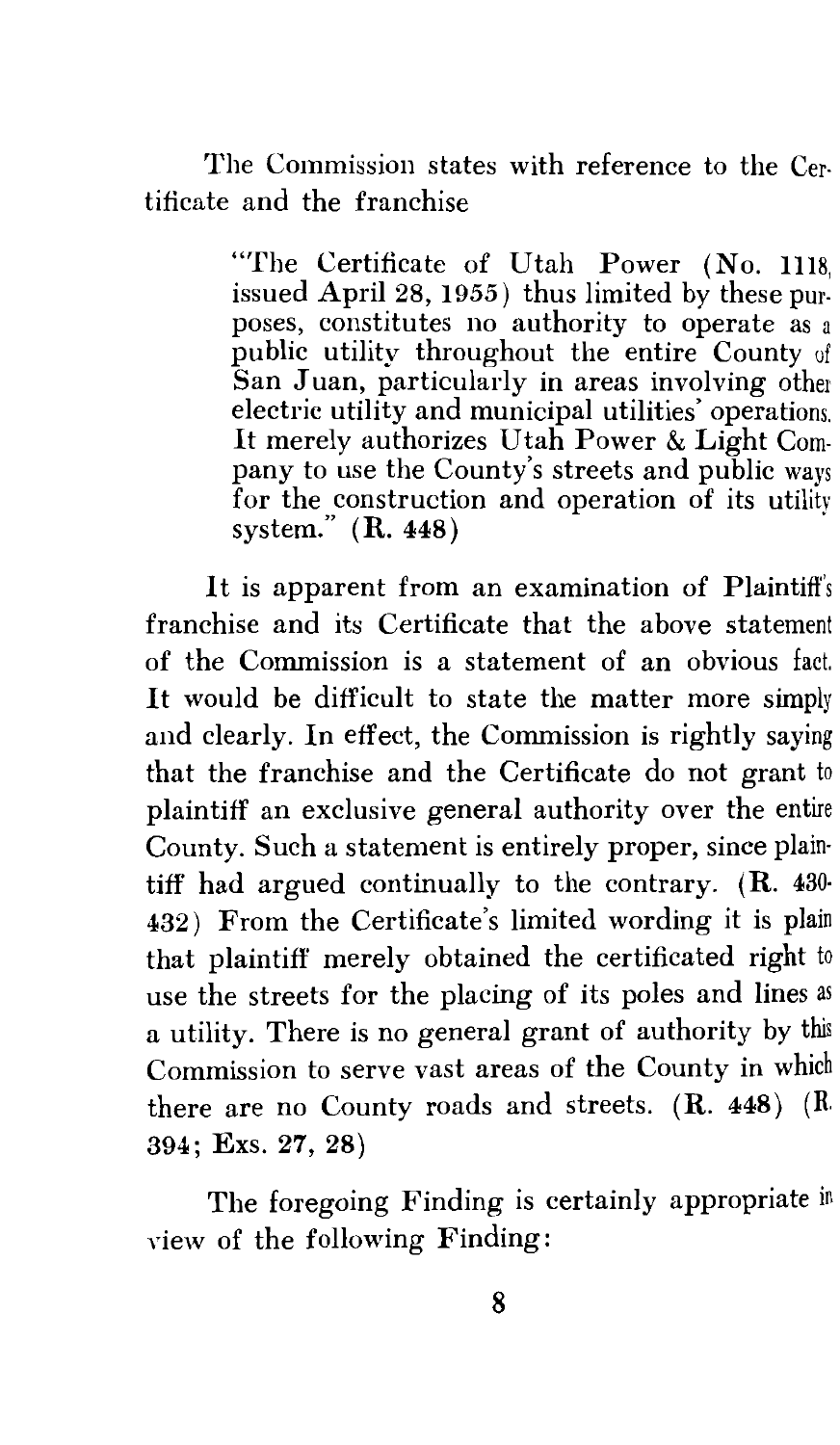"Further, it is clear that since 1955, Utah Power has not performed utility obligations or rendered utility service in the area sought to be certificated herein except for wholesale service to Monticello and two inhabitants of the County, to wit: one whose service was connected in 1966. just south of Monticello, Utah, and another at the mine shown as Climax Uranium (Wilson Shaft) near the Colorado border. Throughout the area sought to be certificated herein the only other lines which Utah Power has constructed since 1955 are the transmission lines shown in blue on Exhibit  $3 \ldots$ " (R. 448)

In other words, since 1955 plaintiff has made no effort to serve the area to be certificated herein. Thus, the Commission has correctly enunciated in its Findings of Fact the rights and obligations accruing under the Certificate No. 1118.

## C. THE COMMISSION HAS AUTHORITY TO DETERMINE THE PLAINTIFF'S UTILITY OBLIGATIONS AND SUF-FICIENCY OF SERVICE.

Plaintiff argues about the Commission language quoted on page seven of its brief ,that:

> " . . . the Commission has now determined in a proceeding not involving the issue, that such Certificate is not sufficient and plaintiff must obtain additional authority to provide service anywhere in that County ... (and that) the Commission's action in de-certificating plaintiff in San Juan County, as aforesaid, is erroneous and unlawful and contrary to Utah law."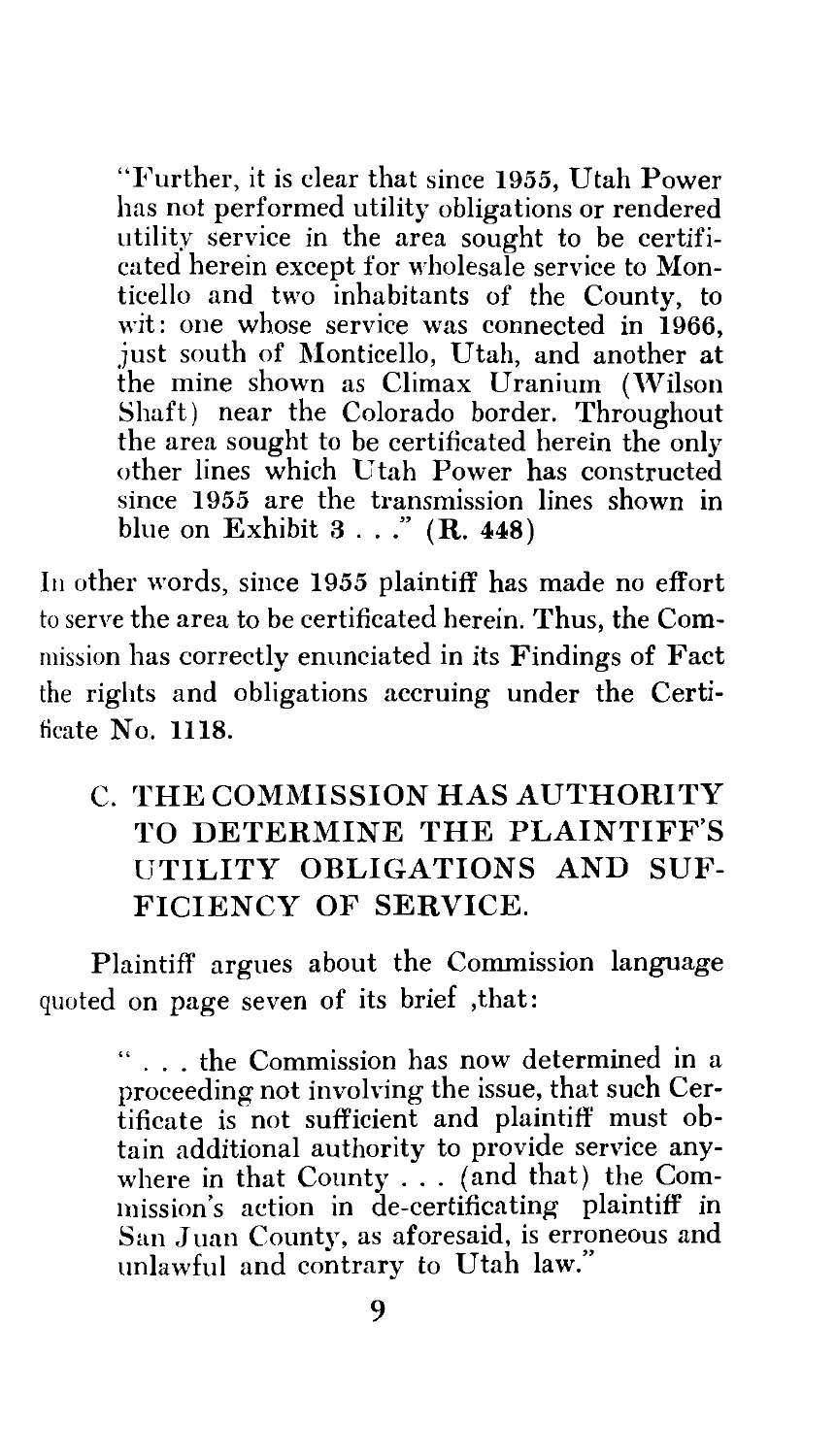Such an argument on the part of plaintiff seems to unreasonably and unnecessarily attempt to reach a harsh result for itself ,through an unrealistic interpre· ta tion of the language used by the Commission. Additionally, the argument is wrong as a matter of law and fact:

1. The evidence is clear and uncontroverted that since 1955, the plaintiff, in the area certificated to Empire, has only furnished wholesale power to the municipal system owned and operated by Monticello  $(R. 295)$  and retail power to two other customers. (R. 299, 300) (Findings of Fact R. 448) In this circumstance, the Commission is author· ized to require another Certificate where a utility has not functioned under one previously granted. Section 54-4-25, (2), UCA, provides,

"No public utility of a class specified in subsection (1) hereof shall henceforth exercise any right or privilege under any franchise or permit hereafter granted, or under any franchise or permit heretofore granted, but not heretofore actually exercised or the exercise of which has been suspended for more than one year, without first having obtained from the Commission a Certificate that public convenience and necessity require the exercise of such right or privilege "

Also Section 54-7-13, UCA, which has been cited by plaintiffs, permits the Commission to ex· ercise its regulatory powers in amending or other· wise modifying any certificate previously issued.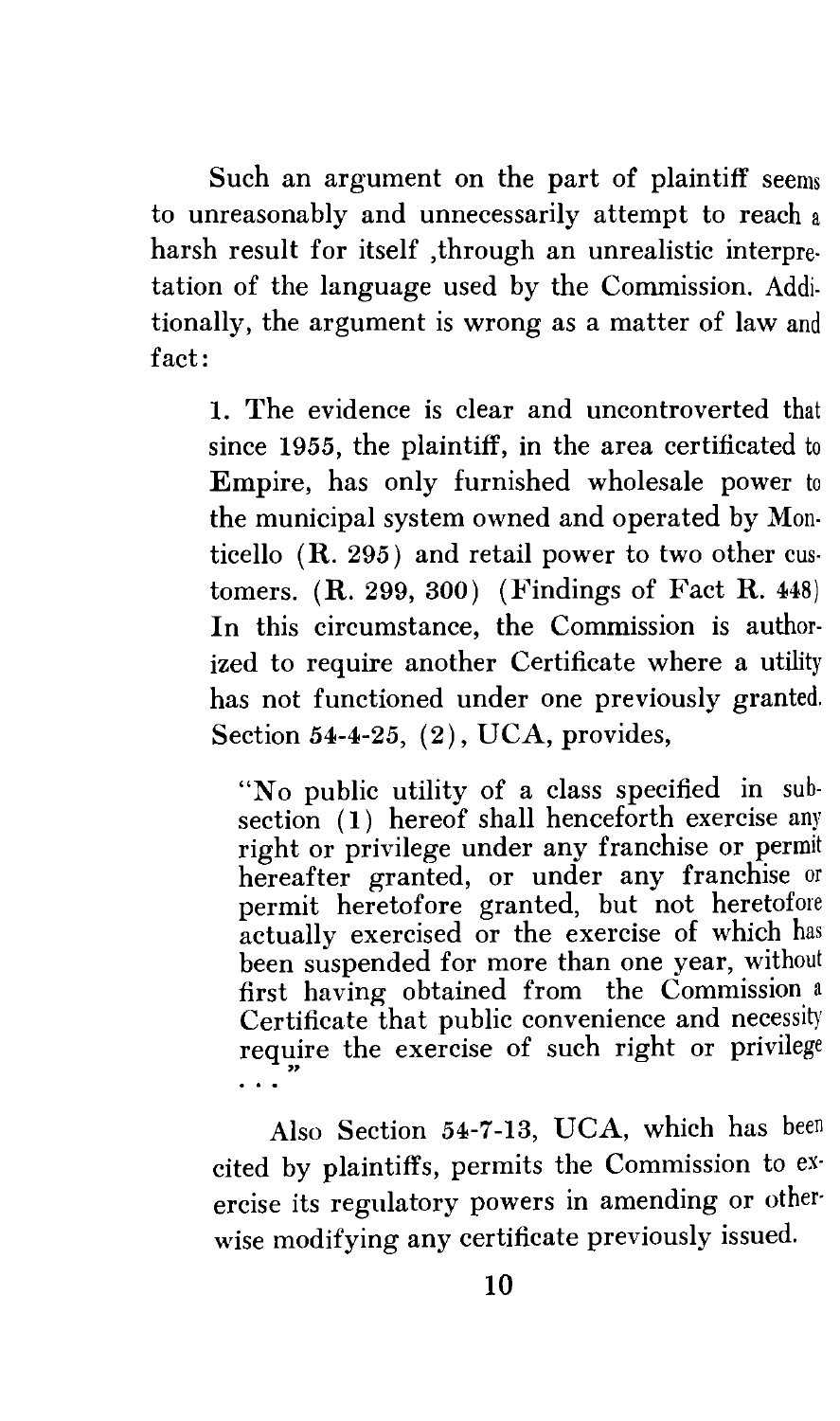2. On Page 11 of its brief, plaintiff also seeks to bring upon itself this self-imposed penalty by alleging that it is now prevented from serving the entire San Juan County. Such an argument looks at the Commission's Findings completely out of context. Clearly the Commission's Findings are to be considered in terms of the area in question. The Commission found the following:

a. "The Cerftificate of Utah Power (No. 1118, issued April 28, 1955) thus, limited by these purposes, constitutes no authority to operate as a public utility throughout the entire County of San Juan, *particularly in areas involving other electric utility and municipal utility's operations* ... " (italics added) ( R. 448)

b. "Further, it is clear that since 1955 Utah Power has not performed utility obligations or rendered utility service *in the area sought to be certificated* ... " (italics added) ( R. 448)

c. *"Throughout the area sought to be certificated herein* the only other lines which Utah Power has constructed since 1955 are the transmission lines shown in blue on Exhibit 3. . . . " (italies added) (R. 448-449)

d. "If protestant, Utah Power, now seeks to serve San Juan County after having failed to serve *it at least in the portions for which Empire seeks certification,* it cannot assume such a position unless Utah Power obtains from this Commission a certificate indicating that the public convenience and necessity warrants a granting of this additional authority ... " (italics added) (R. 449)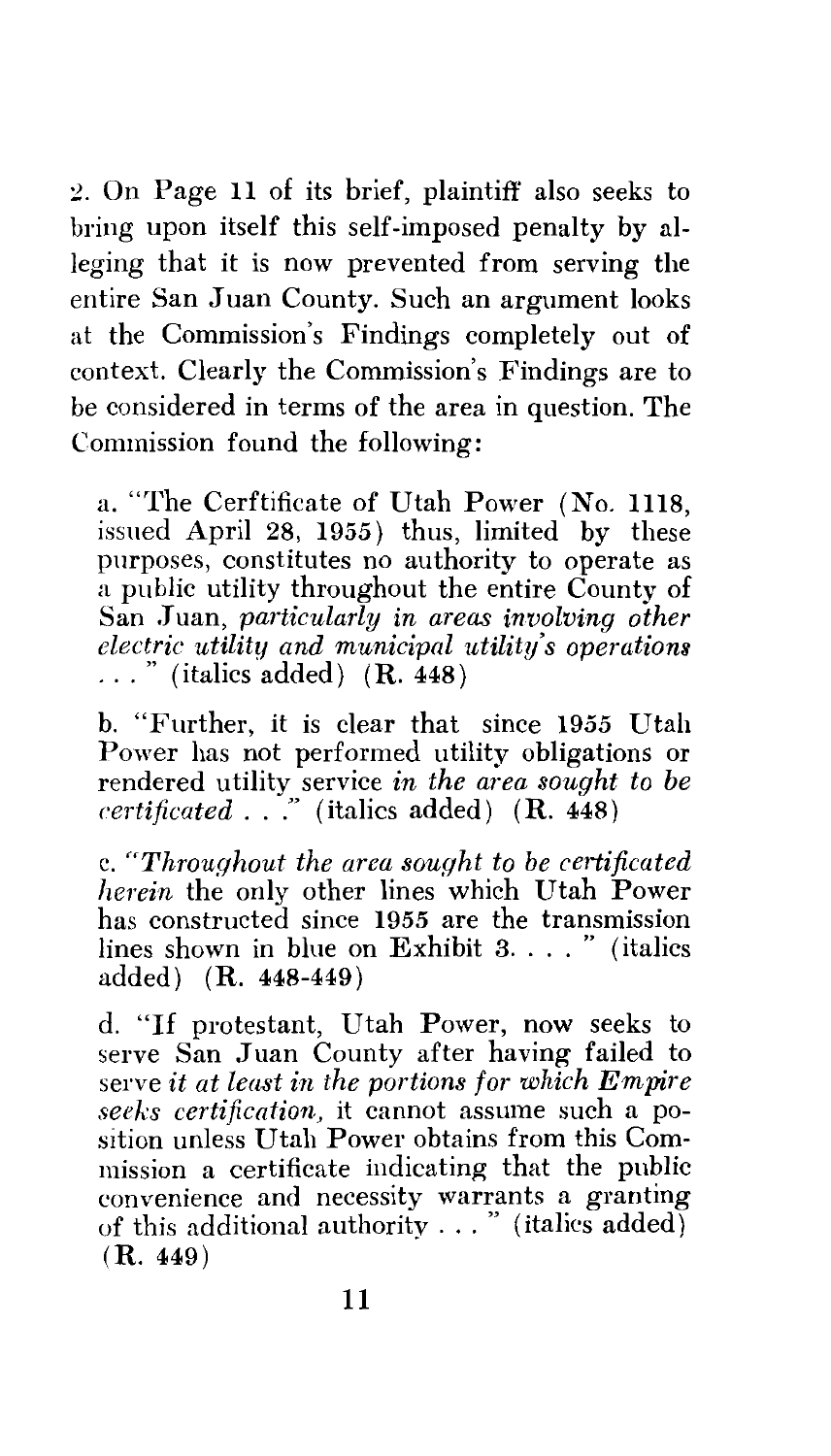e. "Obviously, therefore, protestant's position *at least in so far as the area of San Juan County here sought to be certificated to Empire is con.*  cerned, has no validity ... " (italics added) (R. 448)

The above Findings obviously are to be taken in the context written. That is, they relate to the question of service, or lack thereof, in the area to be certificated. Portions of sentences should not be extracted as plaintiff has attempted to do, in order to attempt to make reversible error affecting Empire and its certificated area.

3. Finally, but, in no way of less importance is the fact that this Commission made no Order what· soever requiring Utah Power & Light to come before this Commission in order to serve other portions of San Juan County. The Conclusions of Law and the Order of the Commission relate completely to Empire's Certificate and to the rights and obligations of Empire thereunder. Assuming arguendo that the status of plaintiff's Certificate and its performance thereunder were beyond consideration of this Commission in this hearing, then such statements concerning such matters are more in the form of dicta. Without authority of a proper Order of this Commission, they would not have the serious consequence which plaintiff is striving for in this Appeal.

Finally, under Point I, plaintiff cites the rule and authorities on Pages 10, **11** and 12 to the effect that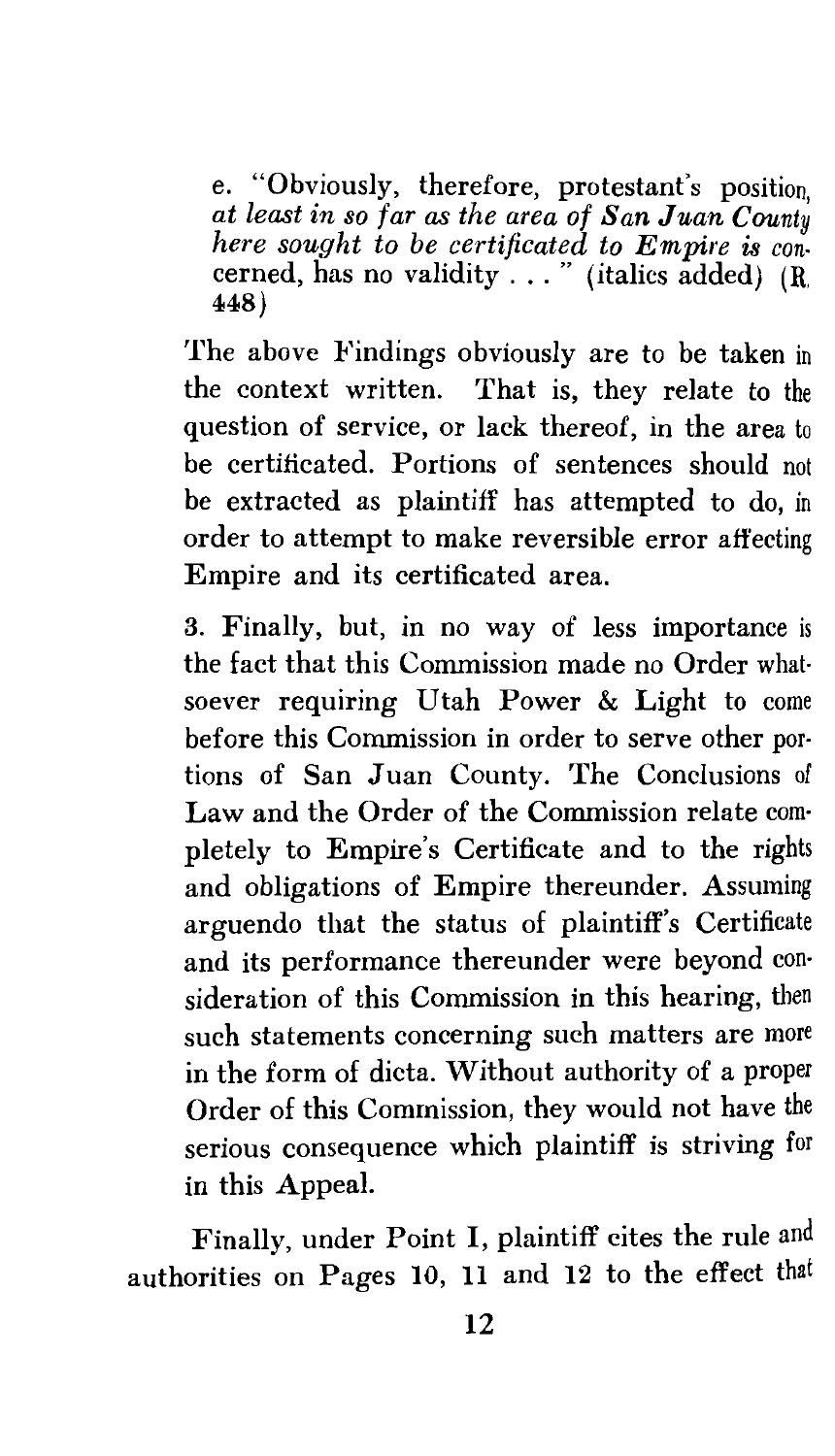before any established right of a certificated utility can be amended, there must be a showing that the utility is unable or unwilling to meet its utility obligation, or that the existing service is otherwise inadequate. This Commission in its Findings of Fact, Report and Order has met the requirements of this "well-defined" rule and made the appropriate Findings. Yet, plaintiff throughout the brief objects to Findings by this Commission and claims that the Commission should not make such Findings. Plaintiff might better consider the rule and the cases cited thereunder as supporting the Commission's Findings, Report and Order in this case. For example, plaintiff cites *W. S. Hatch Co. v. Public Service Commission of Utah, et al.,* 3 Utah 2d 7, 277 P2d 809 (1954), for the proposition that the interpretation of a Certificate presents a question of law only. That may be true. However, the Hatch case further indicates that the extent of the authority of any utility is found within the wording of the Certificate itself. Since there is no uncertainty in plaintiff's certificate there is no need for interpretation. Rather, this Commission under its regulatory authority has determined what it wants done in the interest of public convenience and necessity. This Supreme Court recently in *Reaveley vs. Public Service Commission,* 20 Utah 2d 237, 436 P. 2d 797, quite clearly reaffirmed the principle that administrative bodies such as the Public Service Commission, continue to regulate and are not bound by any principle of stare decisis. The Court said,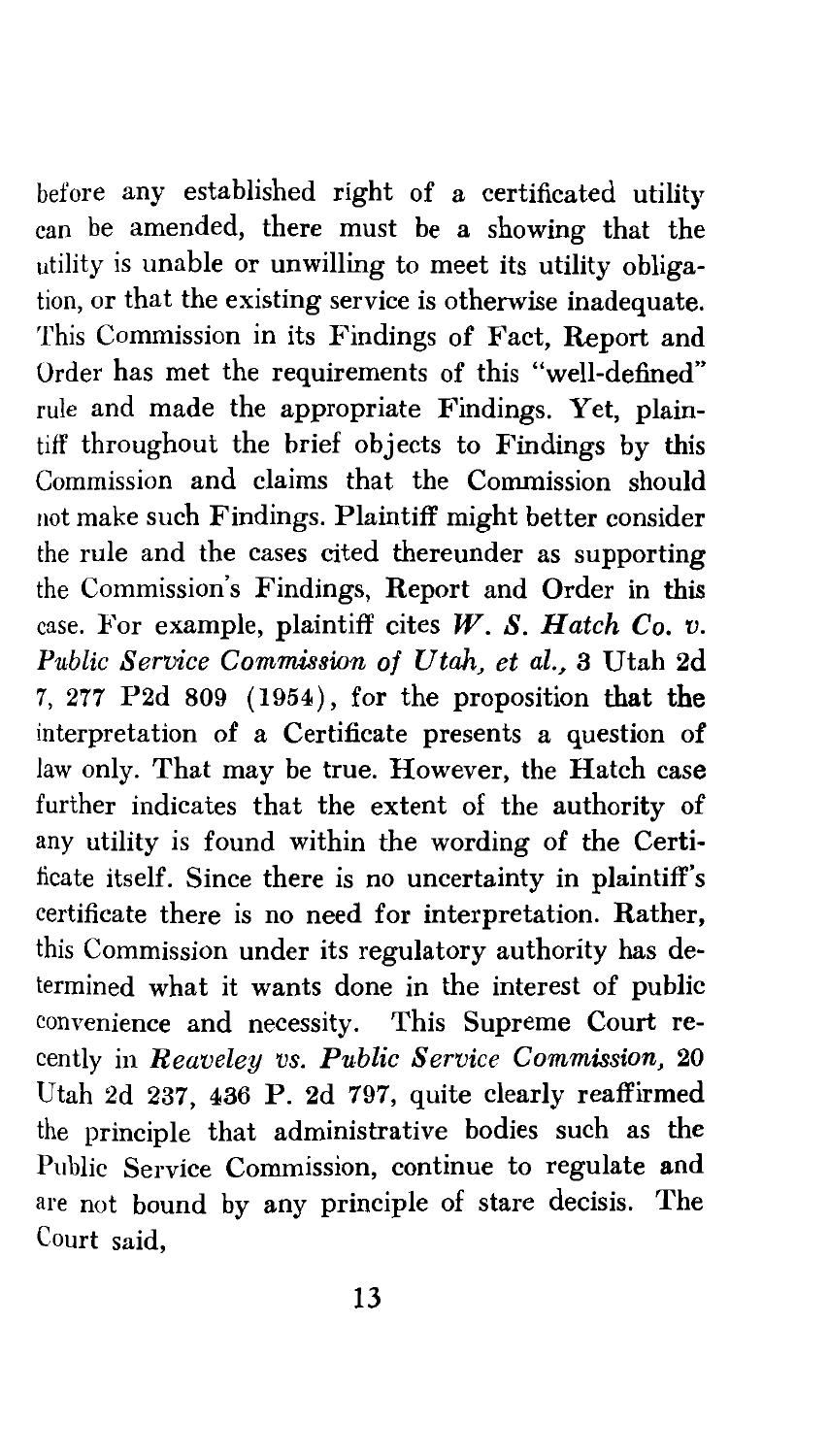"Certainly an administrative agency which has a duty to protect the public interest ought not be precluded from improving its collective mind should it find that a prior decision is not now in accordance with its present idea of what the public interest requires. This does not necessarily mean that we think the defendant Commission has changed its mind in this case."

Our Commission in the subject case has determined that in the interest of public convenience and necessity Empire should serve the area in question. It has further determined that Utah Power & Light Company has not adequately served the area and, at least in the Findings of Fact, has stated that Utah Power & Light should come before this Commission in the event that it seeks to serve additional customers. Such determination is neither an interpretation of the old original Certificate, an attack against it, nor a deprivation of the rights thereunder. See *Town of Fountain v. Public Utilities Commission,* 447 P.2d 527, (Colo. 1968) The evidence of failure to serve the area certainly justifies any position which this Commission may take in the interest of protecting the public. There is no concept of law, statutory or otherwise, which supports plaintiff's position that once a certificate is granted, said utility need never come before the Commission again. Yet this extreme position seems to be the one taken by plaintiff in this Appeal.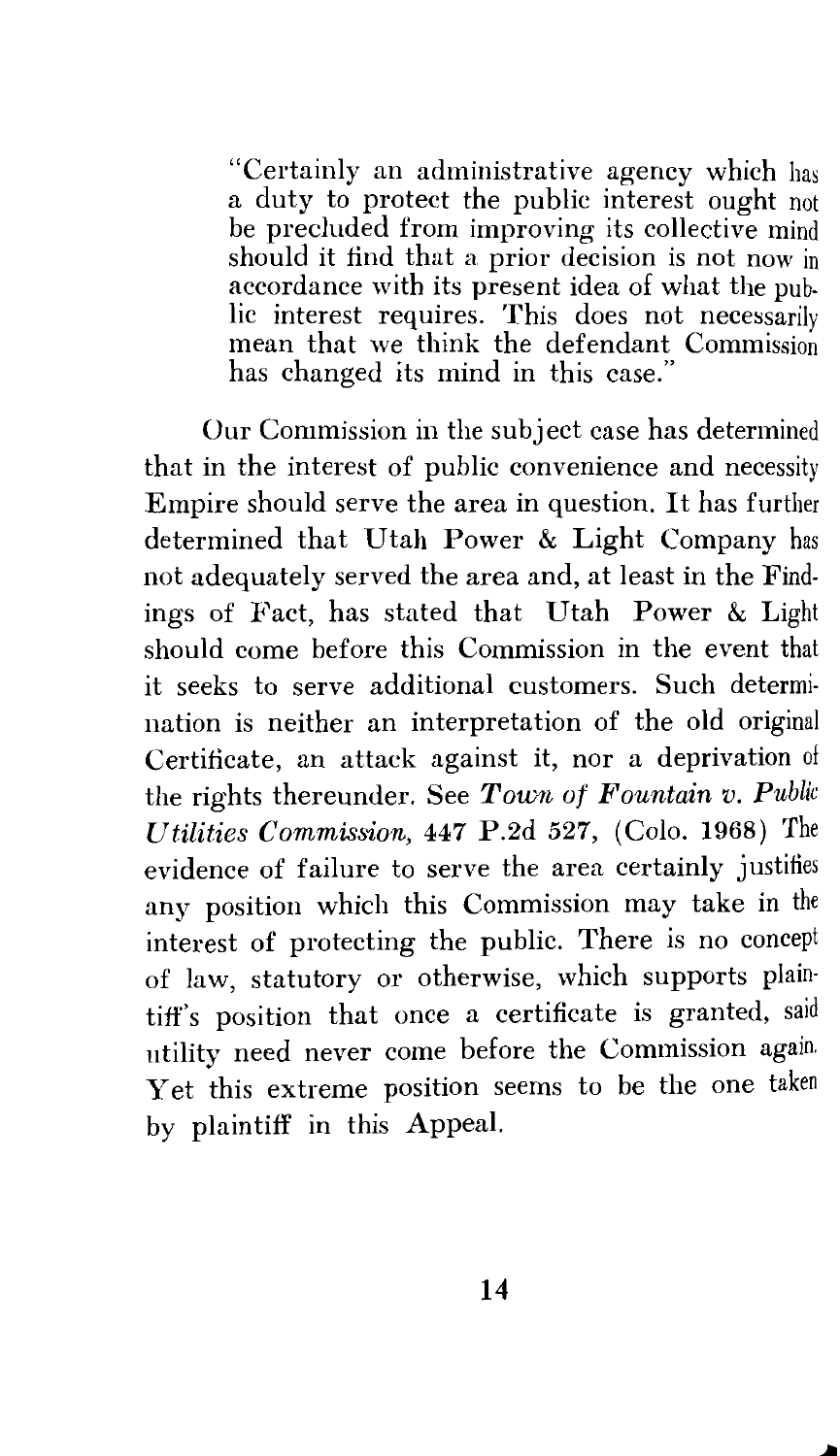#### POINT II

PLAINTIFF HAS NOT BEEN DEPRIVED OF ANY RIGHTS WITHOUT DUE PROCESS OF LAW.

Plaintiff's Point II is incorrect in two respects:

I. The plaintiff has not been deprived of any valuable property right; and

2. No due process of law has been violated.

### A. PLAINTIFF HAS NOT BEEN DE-PRIVED OF A VALUABLE PROP-ERTY RIGHT

'Vhether or not a Certificate of Convenience and Necessity is a valuable property right, as is so strongly urged by plaintiff, is beside the point. It is clear that any Certificate of Convenience and Necessity has implicit in it regulation by our Public Service Commission. Our Supreme Court in *Union Pacific Railroad Company, et al, vs. Public Service Commission,* 103 Utah 459, very clearly enunciated this rather fundamental principle. The Court stated,

> "The discretionary power granted the Commission by the act, to grant or withhold certificates, negatives the idea that it was intended to grant and maintain a monopoly in any field. The fact that the act provides that the Commission may grant a certificate when it determines that public convenience and necessity requires such services recognizes that regulated competition is as much within the provisions of the act as is regulated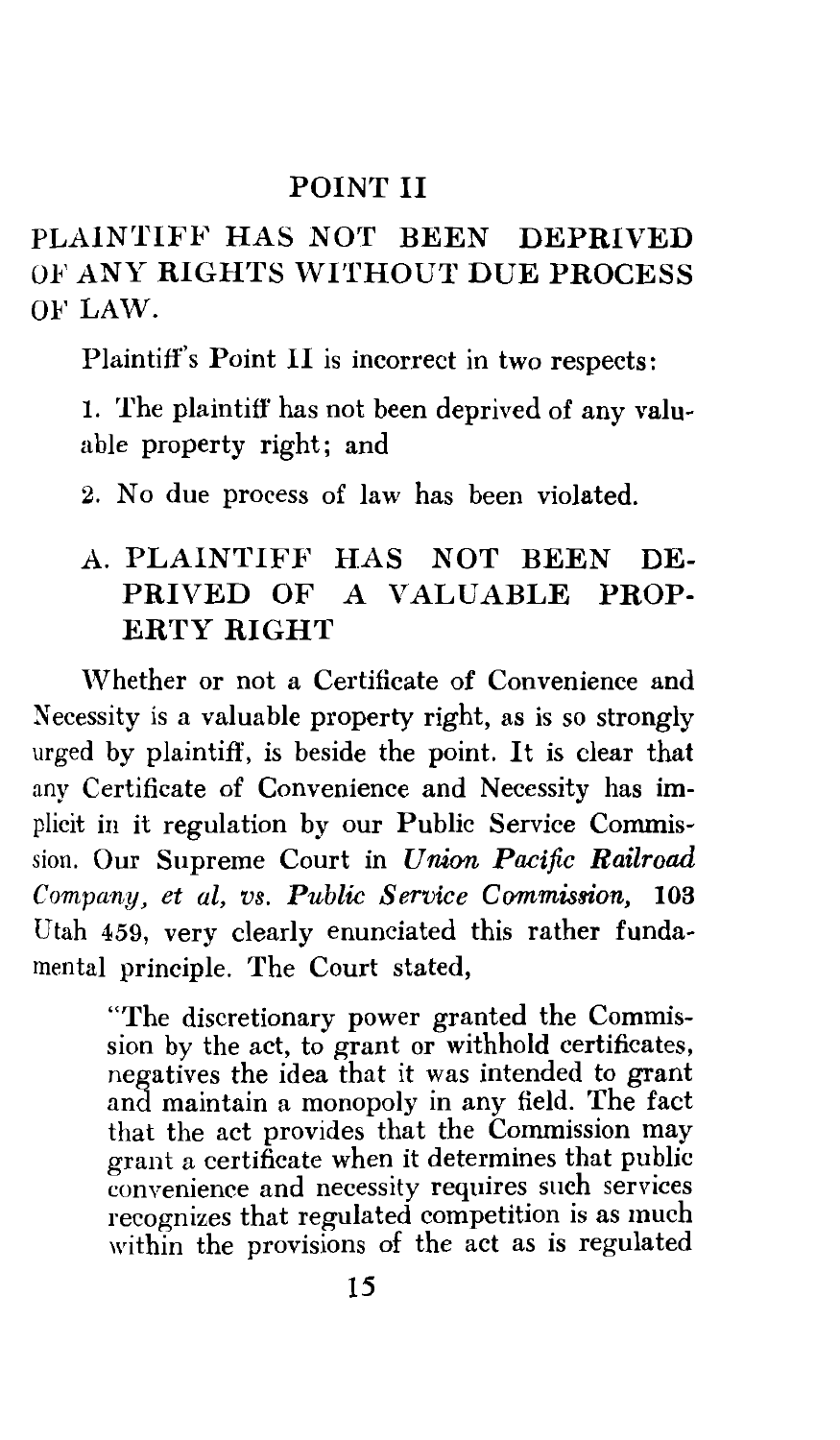monopoly. In the exercise of its powers to grant or withhold certificate of convenience and necessity, questions of impairment of vested or property rights cannot very well arise. No one can have a vested right to be free from competition. to have a monopoly against the public. And, unless some justifiable question arises, unless some point is judicially present, this Court will not substitute its judgment for that of an administrative tribunal, charged by law with carrying out matters of non-judicial character.'

Each Certificate of Convenience and Necessity is therefore, impregnated with the concept that it must be for the public convenience and necessity. This public convenience and necessity is the sacred charge of the Public Service Commission. To preserve the public convenience and necessity this Commission has the right to grant, amend, alter, modify any and all certificates and has the continuing regulatory power and duty in connection therewith. See *Reaveley vs. Public Service Commission, supra.* 

It is difficult, therefore, to determine just what "property right" has been taken away from plaintiff. The above decision of the Utah Supreme Court puts at rest the concept of these "vested property rights". notwithstanding plaintiff's citation of various Colorado cases, which appear to be to the contrary. And an examination of the Colorado cases, however, show that the utilities involved enjoyed exclusive territorie circumscribed by definite boundaries. This is not our case with plaintiff.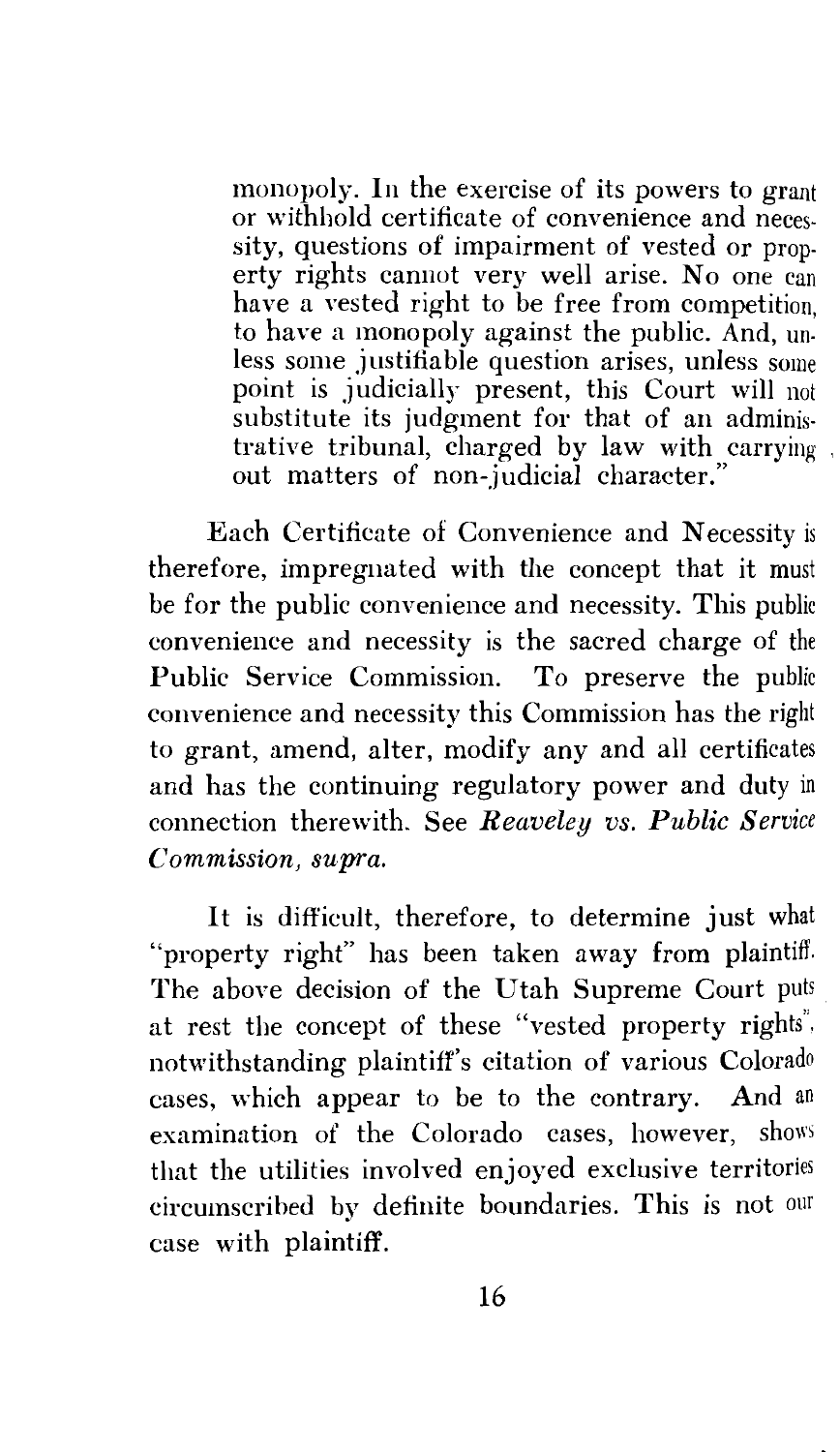The Colorado cases cited by plaintiff, however, do not help in this case for two reasons:

1. The State of Colorado seems to be dedicated to the concept of the "regulated monopoly", which concept is discussed in almost all of the cases cited by plaintiff; and

*:l.* The utilities with prior certificates enjoyed exclusive and definitely described areas which were thereupon reduced. The cases also are materially distinguishable on their facts. The distinguishing features are discussed below.

The *Mountain View Electric* case cited at Page 14 of plaintiff's brief involved a situation where the most recently certificated area inadvertently and without knowledge of anyone included a five acre tract which previously had been certificated exclusively to the City of Colorado Springs. The Court upheld the prior certificate because the accidental taking was without due process. Significantly, however, the Supreme Court did imply a different result had it not been for the fact that

> "The decision of the Commission does not contain any language that could be construed to be a Finding of Fact that Colorado Springs had abandoned or through its activity or non-activity created a basis for the taking away of any portion of its Certificate."

The *Grand Valley* case cited at Page 16 merely involved the interpretation of rather specific language found in the Certificate in question. The Court did

ŝ ľ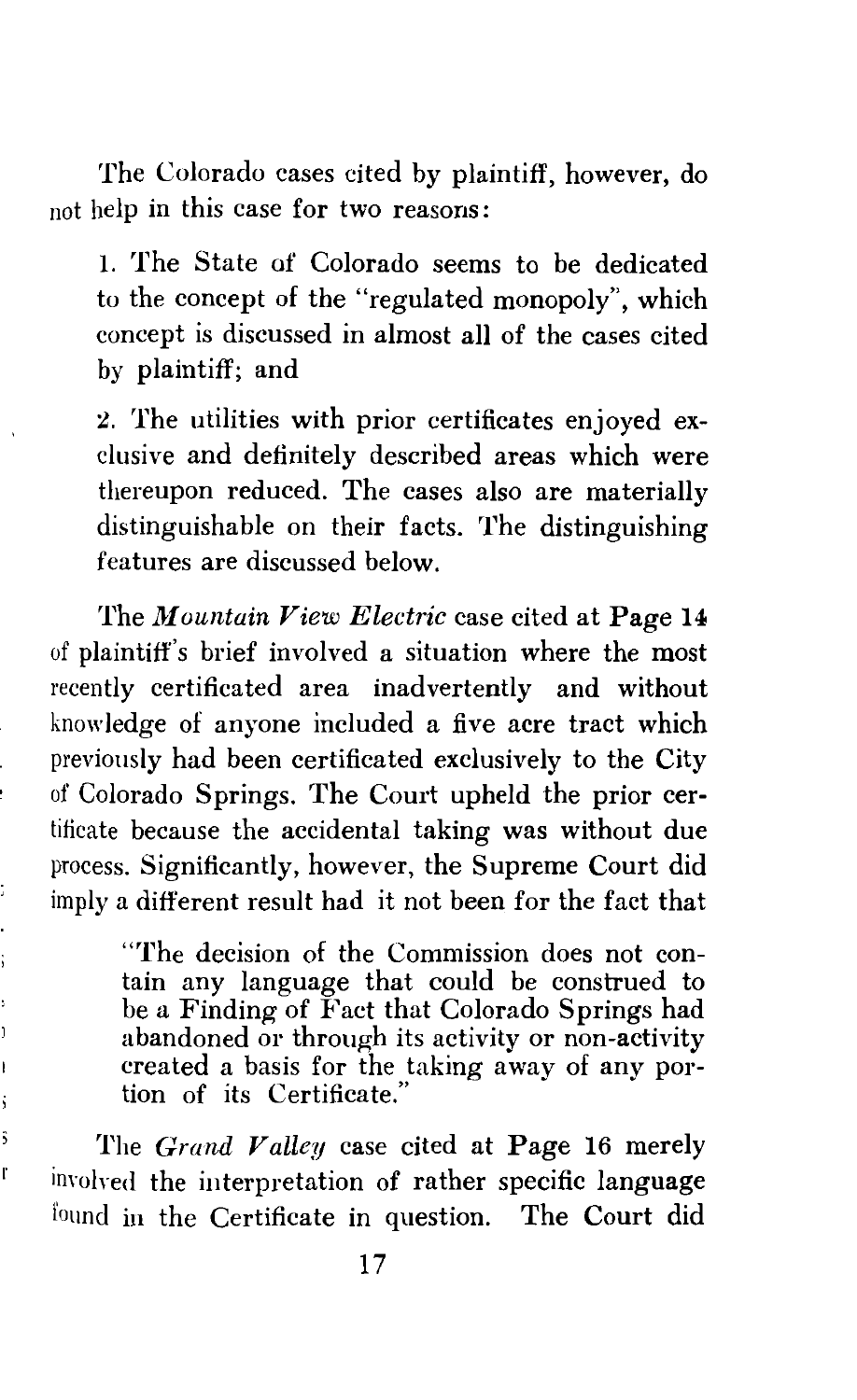hold, however, that the Commission was the proper authority to interpret the application of its own Certificate.

In several of plaintiff's cases, including the *Grand Valley* case, *Western Colorado Power vs. Public Utility*  Commission, 428 P. 2d 922, (Colo.) is cited. This case however, involves an exclusive area certificate and held

> "Therefore, to the extent that the PUC Order superseded any previous certificates expressly granting Western the exclusive right to serve in specifically described areas, the Order was invalid and must be vacated."

It is significant that the *Western* case did not involve any question of inadequacy of service.

The *Trico Electric Cooperative* case cited at Page 17 of plaintiff's brief involved a consolidated hearing at which each of the opposing parties merely petitioned the Commission to define by a metes and bounds de· scription the areas which the Commission had previously awarded to each utility. The Commission, contrary to the petitions of both parties changed the areas and awarded a portion of one utility's area to the other utility. The Supreme Court held that neither party had gone into the hearing with any notice that the areas would be modified.

Plaintiff's reliance upon *Public Service Company of Colorado vs. Public Utilities Commission,* which plaintiff calls the "Union case" can only be considered an attempt on the part of plaintiff to reargue and re·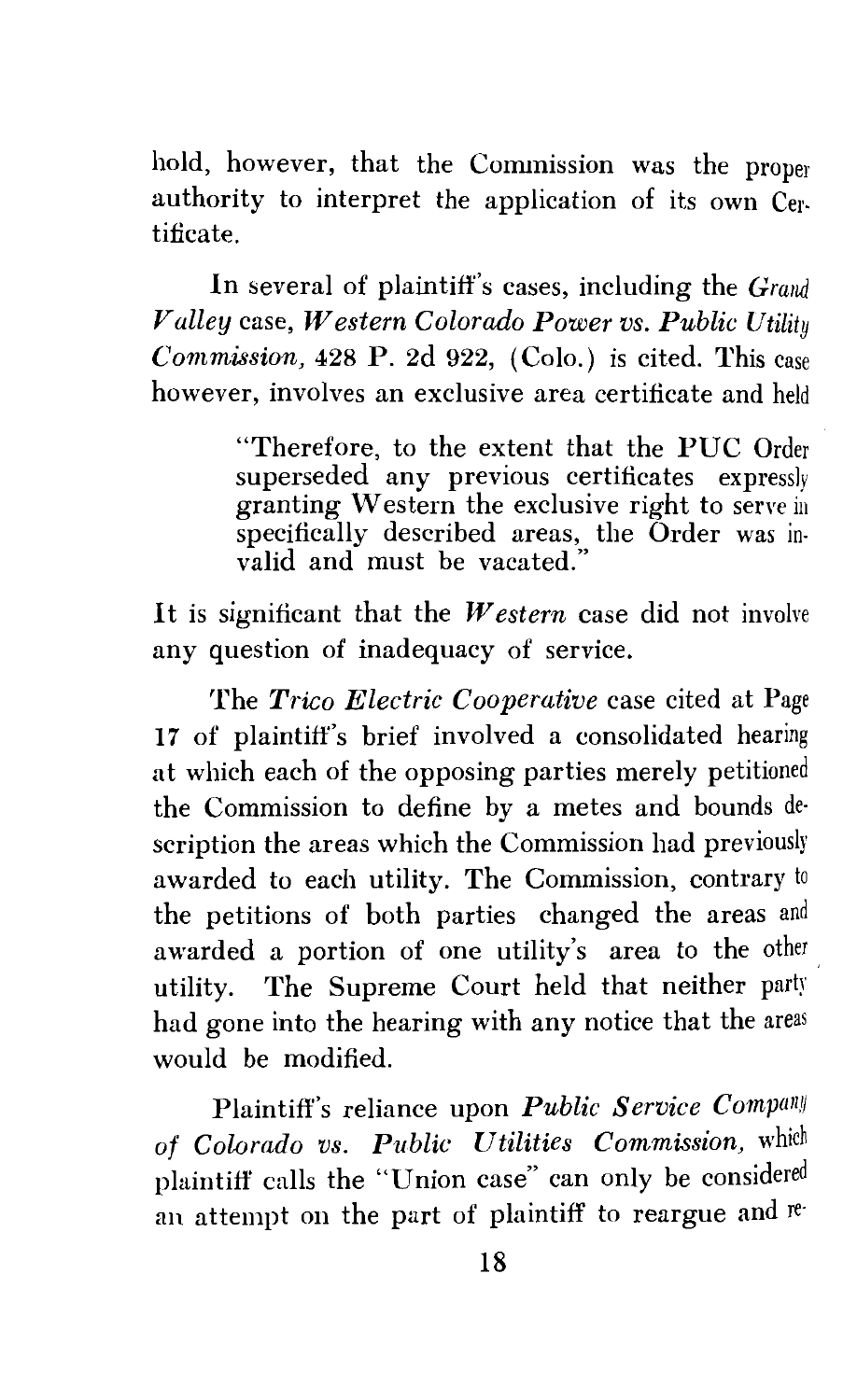assert the traditional investor-owned utilities' opposition to the small rural electric cooperative. The "Union Case' was decided before the passage of the Colorado statute bringing cooperatives public utility status, and is outdated and old by any standards of the Colorado cases and statutes. It is, of course, particularly inapplicable in Utah because of the amendments to the Utah statute enacted in 1965, wherein the rural electric cooperatives were brought under regulation of the Utah Public Service Commission as public utilities. See *Section* 54-4-25, UCA, as amended.

The *Home-Light and Power Company* case cited on Page 19 of plaintiff's brief again is of little help here since the only portion quoted by plaintiff involves a certificated area wherein the prior certificated utility was granted an exclusive area described in metes and bounds. Again the Colorado Court reaffirms the doctrine of regulated monopoly. It is well to point out that the *Home-Light* case involves a myriad of conflicting certificate situations, causing the Colorado Supreme, Court to attempt to set up some ground rules, quite irrelevant to our case.

Plaintiff indicates that the extent of its property right, which it apparently claims has been taken away, bears some relationship to a total investment of approximately \$2,900,000. An examination of the evidence and particularly the testimony of Mr. Boehmer and Mr. Shill (R. 286-290, 293-298, 299, 301, 302) indicates that said extensive investment for San Juan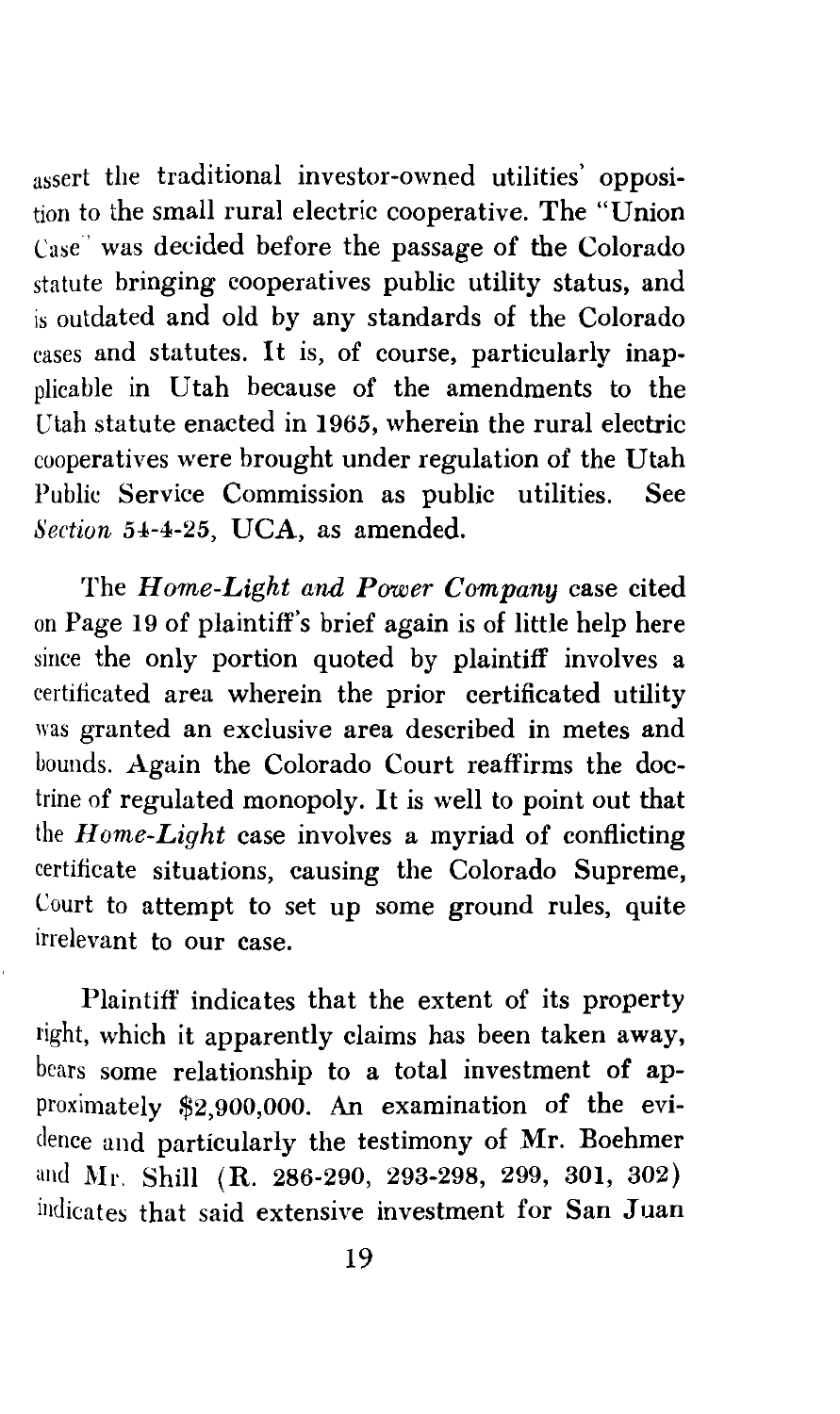County is actually limited to the substation for Monticello and approximately 17 miles of distribution line to serve the two customers. All other investments are to transmit power to areas outside of San Juan County or to other remote portions of the County quite unrelated to the area in question.

Finally, it is clear that nothing has been taken away under this Commission's order. The plaintiff's service in the area to be certificated remains as an exception to the Certificate granted to Empire. There is no evidence of present or prospective service in any of the other portions of the County being eliminated and no order or other testimony to indicate that plaintiff is not able to serve. Any lines which have been built for future loans involve areas beyond the certificated area. ( R. 299) The Order of the Commission in no way deletes any of the area. The Finding of Fact in· stead suggests and reaffirms the statutory requirement, based upon regulatory authority of the Commission, that plaintiff must, in the interest of public conveni· ence and necessity come to the Commission for further approval if plaintiff desires to once again assume its utility obligations by serving additional customers.

## B. NO DUE PROCESS OF LAW HAS BEEN VIOLATED.

The Colorado cases cited by plaintiff involve rather clear instances of surprise, failure to plead or submit evidence, or clear invasions of legally described exclu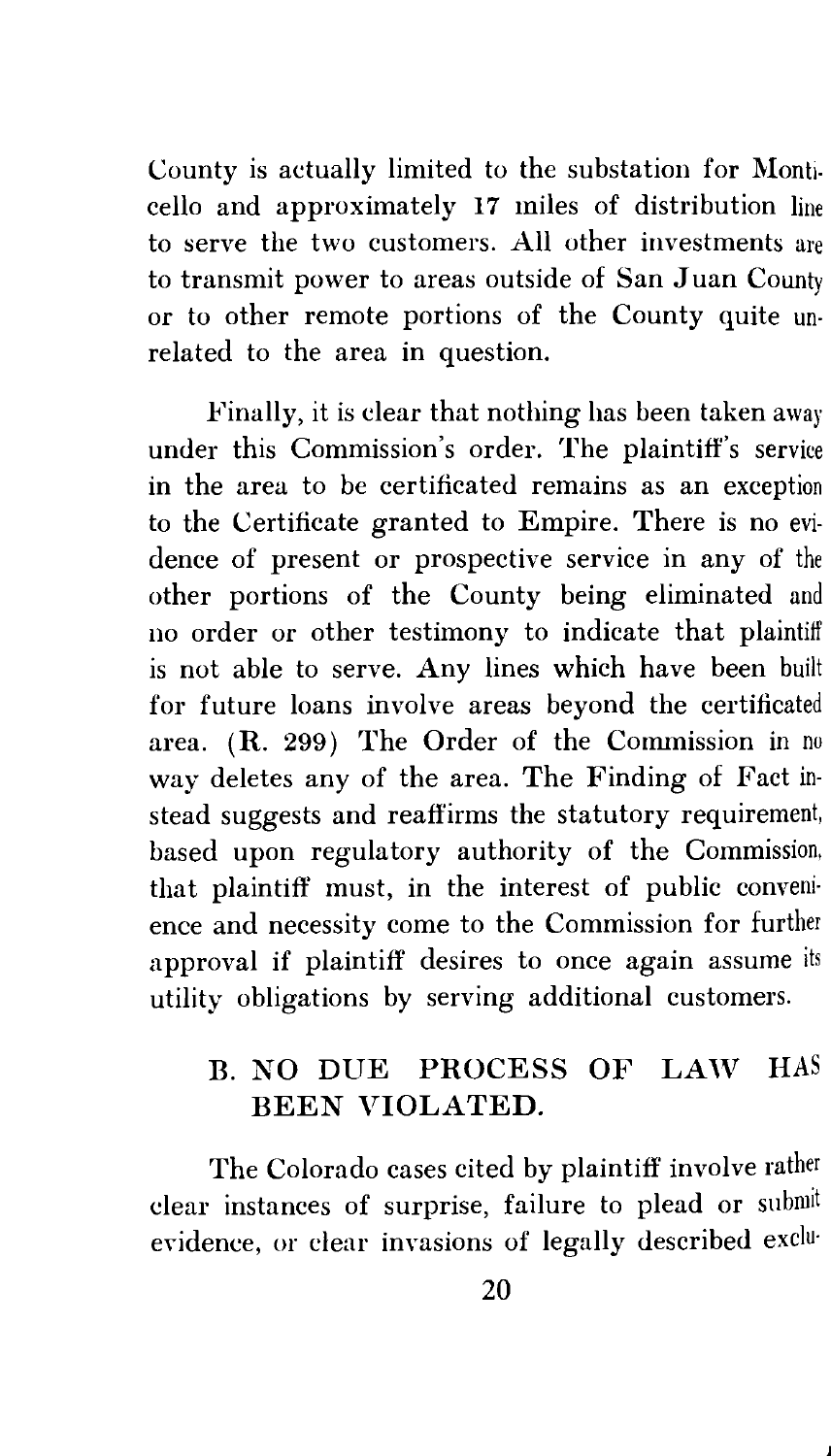sive area certificates without proper notice. In our case, however, as we have previously set forth in Point I above, the very issues involving the right to serve certain areas, the sufficiency of service in these areas as well as the status of plaintiff's franchise were all raised in the pleadings, well supported by conflicting evidence on the part of both parties and were subjected to extensive argument during the hearing  $(R. 249-260,$ :!64-266) and in the briefs submitted by the parties. (R. 412-435)

The question involving alleged vested rights has, however, been resolved by our Utah Supreme Court in the *Union Pacific Railroad Company vs. Public Service Commission* case, supra. Additionally, in as much as plaintiff has cited and relied on various Colorado cases, inapplicable as they may have been, we should examine the most recent Colorado Supreme Court case which is more nearly in point than are any of the plaintiff's cases. Plaintiff did not mention this case.

In *Town of Fountain vs. Public Utilities Commis*sion,  $447$  P.2d  $527$  (Colo. 1968) the Supreme Court discussed the due process problem as it related to the Colorado regulated monopoly concept. In that case, the facts were substantially the same as are the facts here. The Town of Fountain enjoyed an area certificate covering a substantial territory but during the last twenty years had failed to serve more than a relatively small portion thereof. Mountain View Electric, a rural electric cooperative, filed an Application for a Certificate cover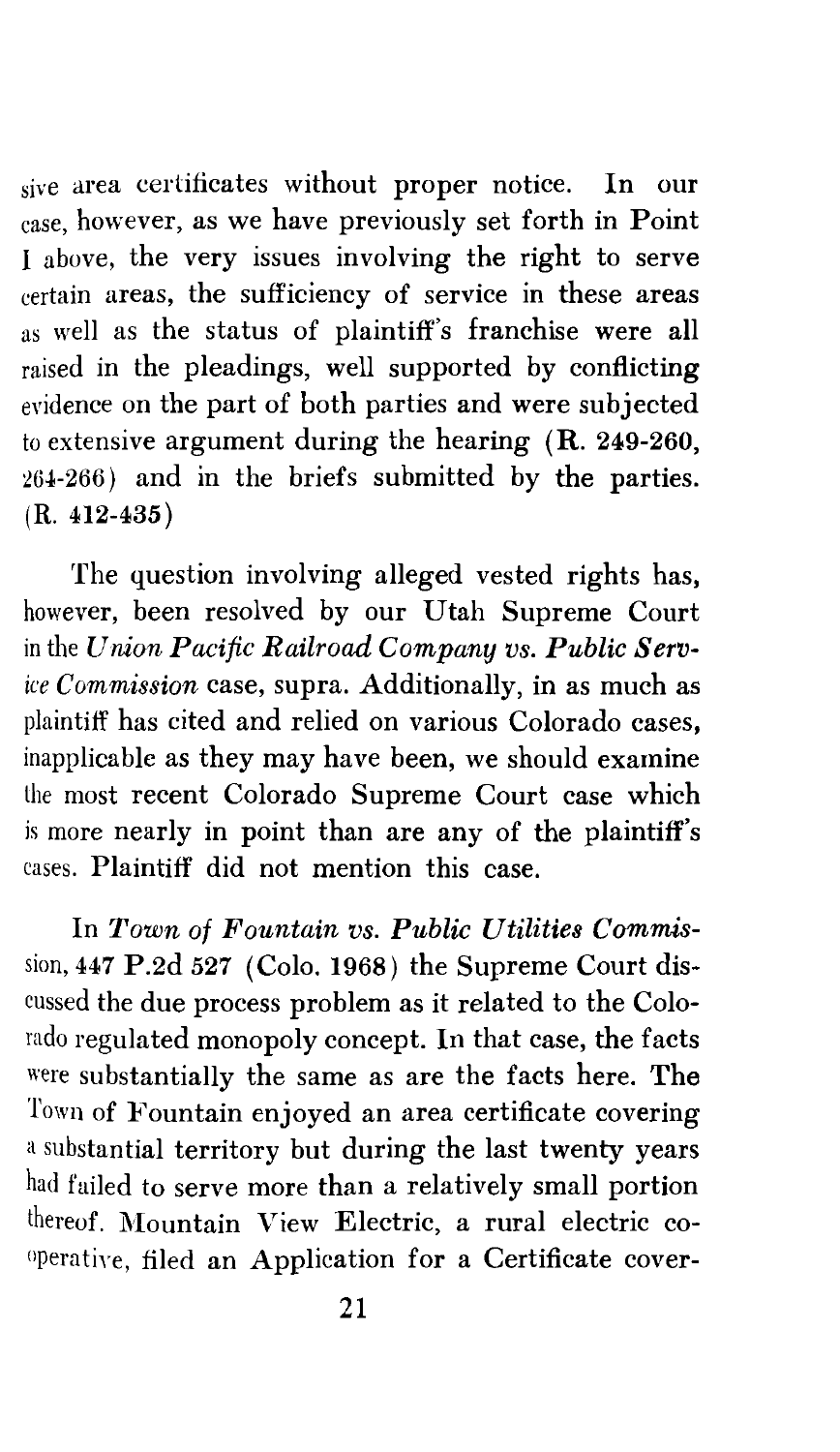ing an area which it was serving, which area included a majority of the area previously certificated to the Town of Fountain. After extensive hearing and evidence adduced on both sides, the Public Service Commission awarded the area to Mountain View. The Town of Fountain appealed assigning as error that due process was not satisfied in the situation where its previously certificated area was reduced in this type of an Application hearing. The Supreme Court, however, held that due process was satisfied where the area was reduced, if there was substantial evidence in the record to support a Finding that the certificated utility was unable or unwilling to serve its certificated area and that pub- <sup>1</sup> lie convenience and necessity required the change. The facts to support the above findings were simply that the Town of Fountain had not served the area, and the Mountain View Electric Cooperative had gradually expanded into and served the area at the request of consumers and members needing service. The Court ' also held in that case that its decision was in no way to be considered an attack on the prior certificate granted to the Town of Fountain. Plaintiff in our case has ar· gued that the prior certificate was being attacked by the Commission.

On Page 22, plaintiff claims that the certificate granted to Empire does not serve public convenience and necessity, but on the contrary obstructs it. This point is raised for the first time on appeal, not having been set forth in plaintiff's petition for rehearing and reconsideration. It is, therefore, barred under Section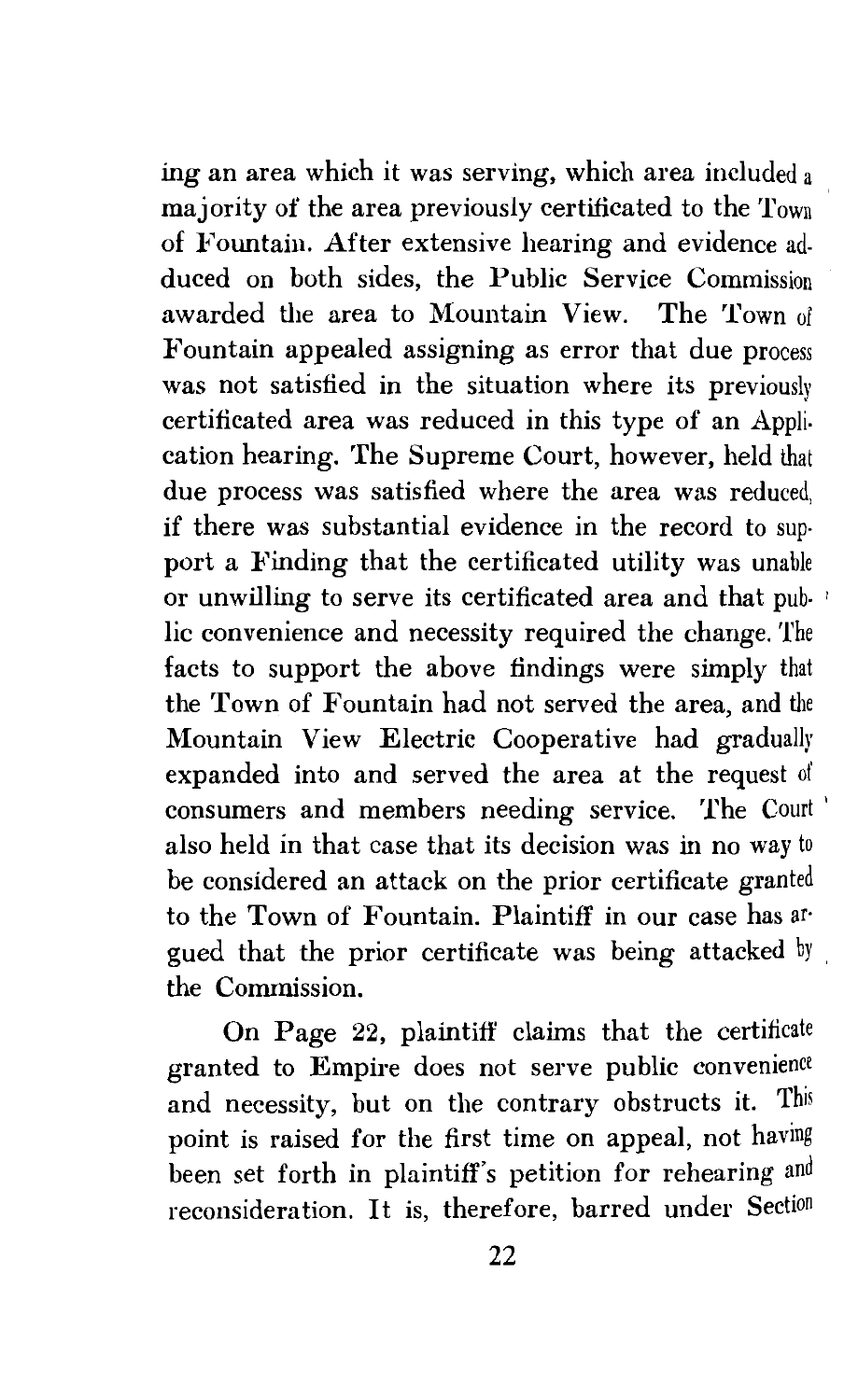j4-7-15. Furthermore, the Findings of Fact relative to public convenience and necessity are final and will not be disturbed by this Court. See Section 54-7-16. See *Salt Lake Transfer Company vs. Public Service Commission,* 11 Utah 2d, 121, 35 P.2d 706, and *Lewis vs. Wycoff Company, Inc.,* 18 Utah 2d, 255, 420 P.2d 264.

The Certificate granted to Empire in this case is not a certificate such as Utah Power & Light obtained in Certificate No. 1118 merely authorizing the exercise of the rights and privileges conferred by the San Juan County Ordinance. Rather, the Certificate grants Empire the rights to operate as a public utility in a definitely described territory of San Juan County. This service, however, will be subject to the terms, provisions and conditions of the franchise. There are other areas in San Juan County over which the County would have no control; there are areas in which Federal lands are involved; and, of course, at the present time the Commission has determined in accordance with Section 54-4-25 that the ordinance granted by San Juan is sufficient. If at some future date the ordinance becomes insufficient, then the regulatory procedures open to the Commission could very well remedy the problem.

 $\mathbf{r}$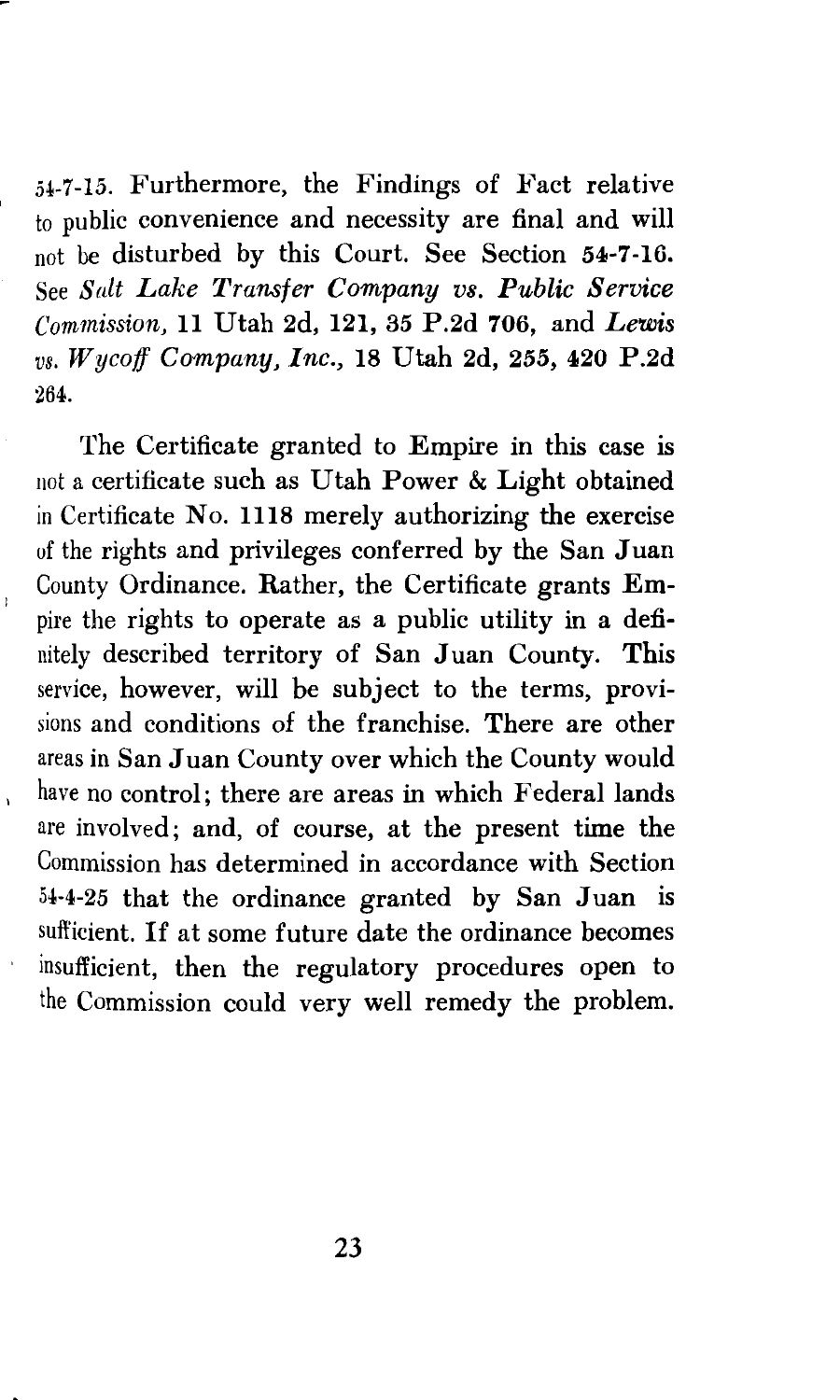### SUMMARY

Plaintiff has not been deprived of any prior certificated rights in San Juan County. It has failed over the years since 1955 to serve the County as a public utility should serve. Over this period of time it has watched the development of Empire Electric and the expansion of the Empire system to serve the portions of the County which plaintiff apparently has had no desire to serve. Plaintiff was not granted an exclusive right to hold the entire County regardless of its failure to adequately serve. Instead, plaintiff was merely grant· ed a Certificate to do the things which San Juan County 1 permitted it to do, to wit: to use the public ways, much as a right-of-way for the construction and installatiou of its poles and lines. Public Convenience and Necessity ' does not permit a utility to pick and choose its custo· mers. Plaintiff has chosen the wholesale customer of Monticello, a uranium mine and a customer practically under plaintiff's transmission line. All other customers have been ignored.

The Commission has clearly and necessarily stated to plaintiff that plaintiff has failed in its utility obligations. Plaintiff now cannot avail itself of its own *dere·*  liction by searching out a phrase uttered by this Com· mission, taking it out of context, and attempting  $<sup>th</sup>$ </sup> embelish it and give it status as an Order of the Com· mission "de-certificating" plaintiff-all in order to try to establish some basis for reversal.